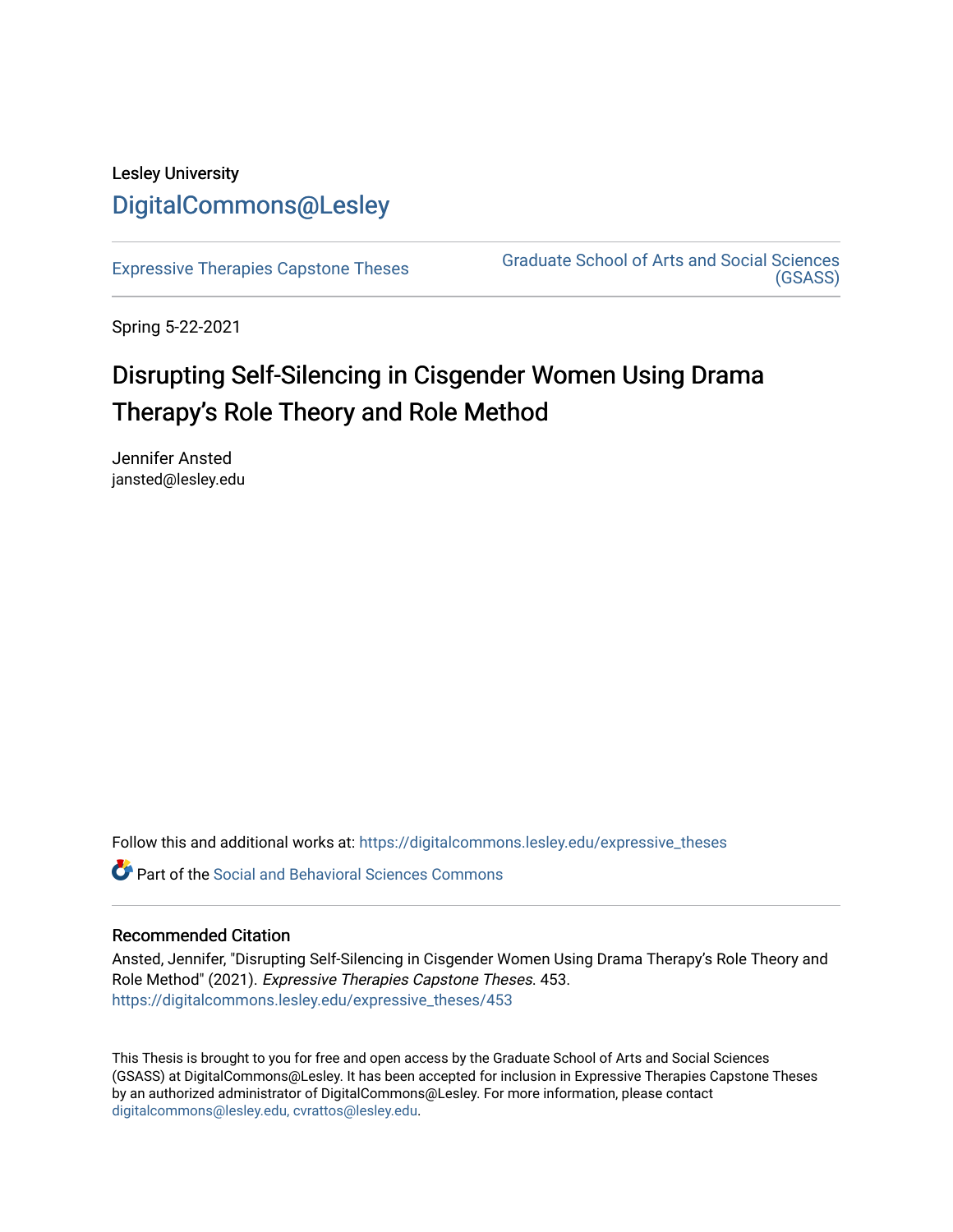### Disrupting Self-Silencing in Cisgender Women Using Drama Therapy's Role Theory and Role

Method

Capstone Thesis

Lesley University

Jennifer Ansted

Drama Therapy

Laura L. Wood, PhD, RDT/BCT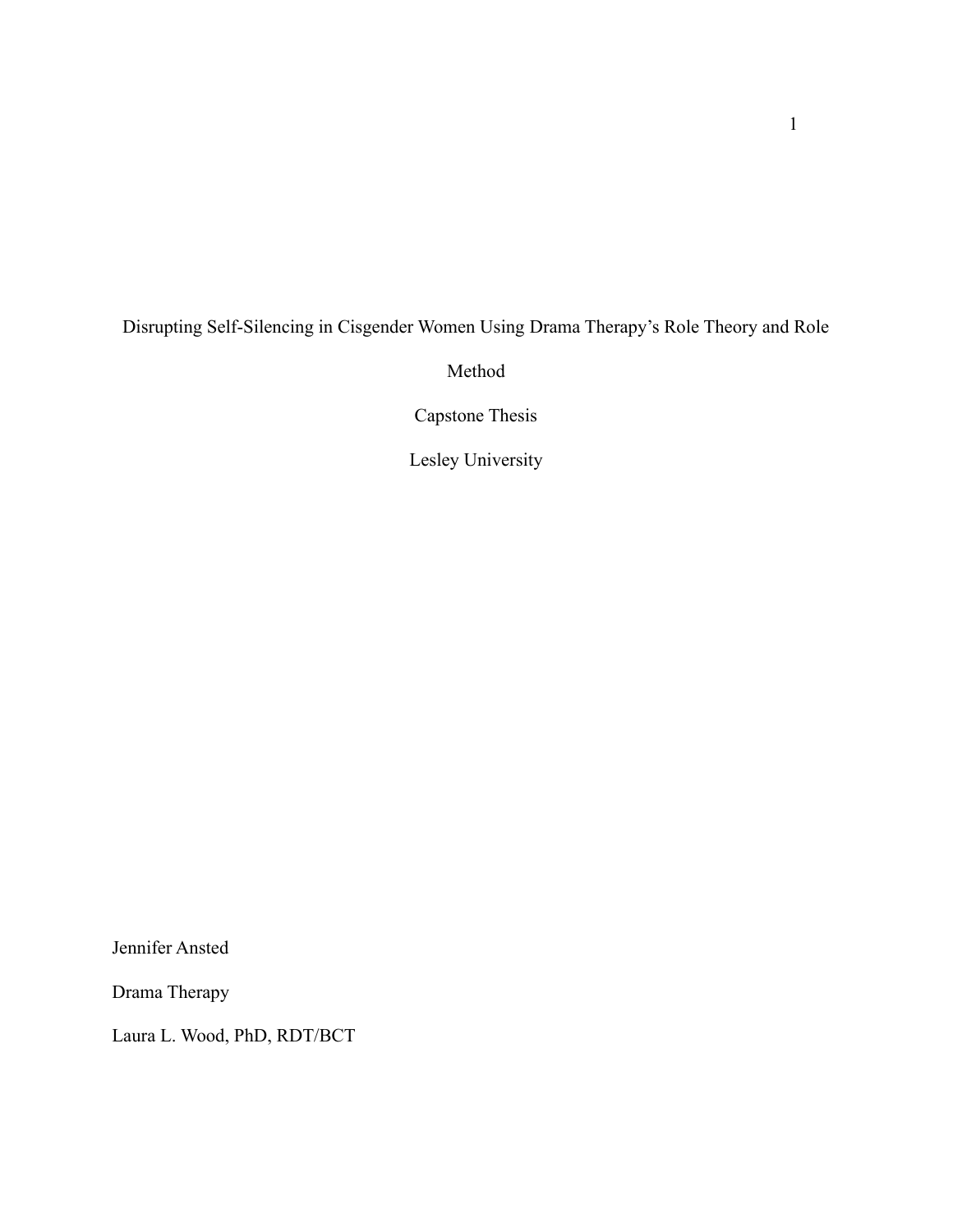#### **Abstract**

Self-silencing is the repression of one's own emotions, restriction of self-expression, and showing concern for others over the self as a result of societal ideals and expectations imposed on a person because of gender. This thesis approaches self-silencing from a relational cultural perspective and uses attachment theory and Jack's (1993) Silencing the Self Theory to understand why self-silencing occurs and its impact on cisgender women. Potential therapeutic interventions for women who self-silence are proposed using drama therapy's role theory and role method. Furthermore, updates to the current role taxonomy to be more inclusive of roles relevant to women and self-silencing are suggested.

Keywords: *Self, Self-Silencing, Identity, Drama Therapy, Role Theory, Role Method, Role Play*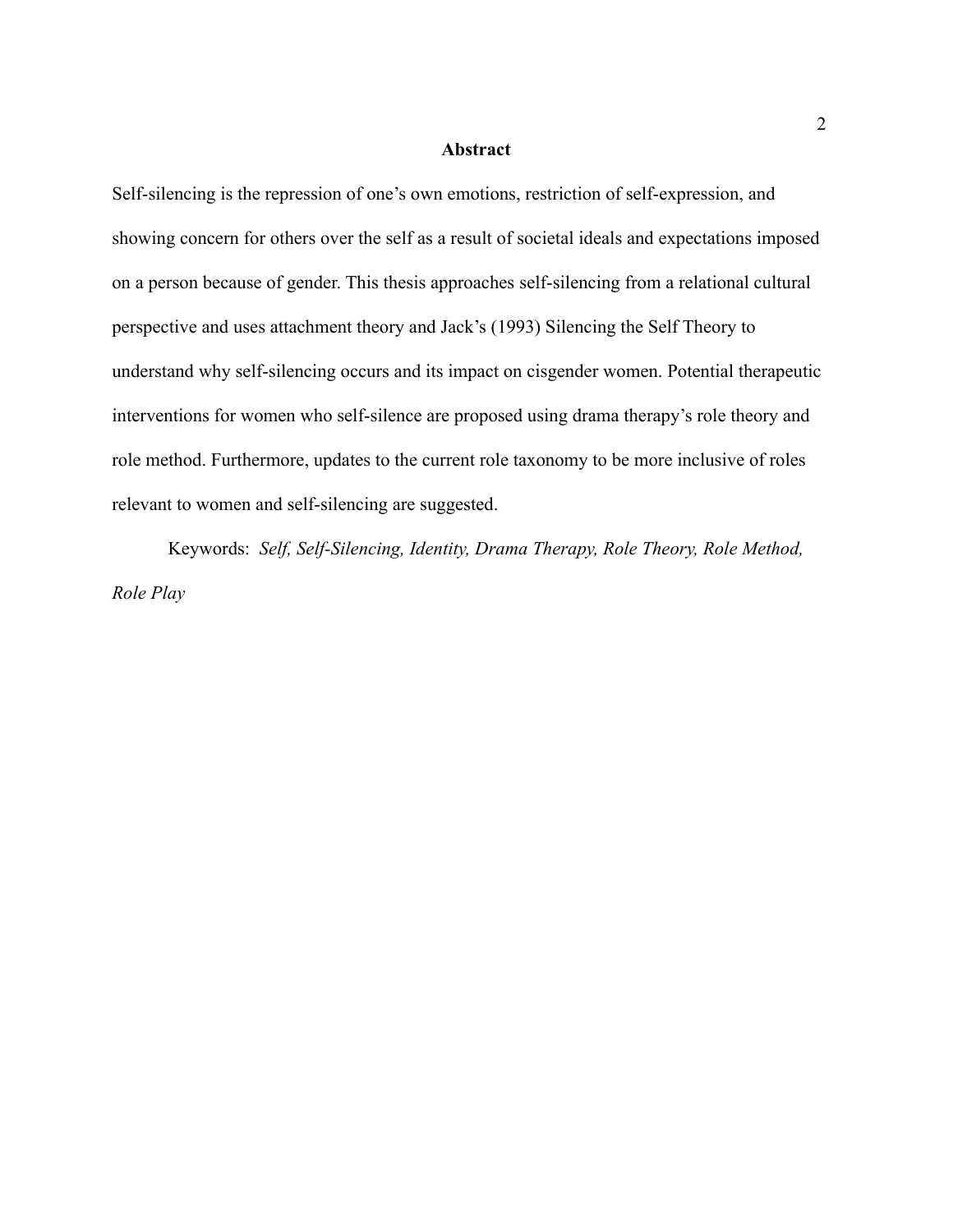## **Disrupting Self-Silencing in Cisgender Women Using Drama Therapy's Role Theory and Role Method**

"I remember being told as a child to 'bend down properly while sweeping, like a girl.' Which meant that sweeping was about being female. I wish I had been told simply 'bend down and sweep properly because you'll clean the floor better.'And I wish my brothers had been told the same thing." (Chimamanda Ngozi Adichie, Dear Ijeawele, or A Feminist Manifesto in Fifteen Suggestions, 2017).

#### **Introduction**

The idea of a 'self' is synonymous with the idea of a soul, a personality, or an identity. There are many theories as to how an individual self develops, three of which will be used in conjunction in this thesis: Relational Cultural Theory (RCT), attachment theory, and drama therapy's role theory.

According to Relational Cultural Theory (RCT), the development of a self occurs in relation to others based on societal expectations or templates of what we should be (Singh et al., 2020). When there is fear of retaliation or rejection for not fitting into these expected roles and templates, a person may alter their appearance, repress thoughts, feelings, and instincts, or refrain from advocating for their wants or needs. This repression is known as self-silencing. Self-silencing, for the purposes of this thesis, is defined as the repression of one's own emotions, restriction of self-expression, and showing concern for others over the self as a result of societal ideals and expectations imposed on a person because of gender.

Attachment theory, like RCT, is also relational, meaning that human development occurs in relation to others. Infants and children in formative years will seek connection with adults and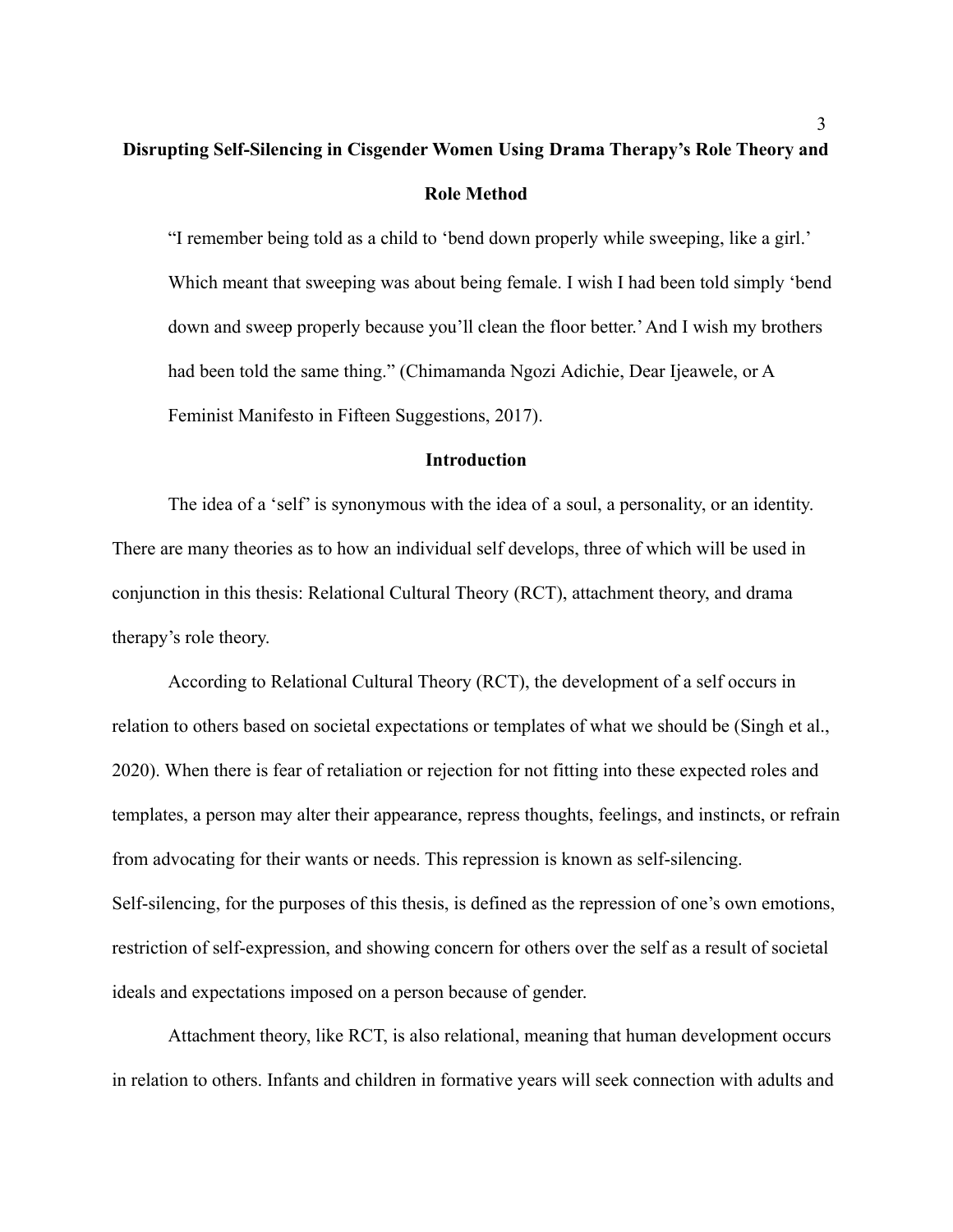caretakers. If the adults are caring, then healthy attachment styles are formed in the children which continue into adulthood. If negative behaviors such as abuse or neglect are experienced from caretakers in these formative years, this impacts the child's relationships with others in a negative way, and the child develops unhealthy attachment styles (Elaheh et al., 2018). When a person has an unhealthy attachment style, they will be more likely to engage in behaviors like self-silencing which has negative effects on overall mental health and well-being.

Robert Landy (2021) stated that who we are is an "interactive system of roles" (p. 85) that we play in our lives such as mother, friend, healer, and artist. Landy's (2021) role theory is used in a therapeutic approach called role method, which seeks to help individuals explore the roles they play in their lives and further develop roles that will be strengthening, fortifying, or healthy for this individual.

This thesis will address the impact self-silencing has on women's mental health and well-being, how intersecting identities can deepen and complicate self-silencing, and how self-silencing behaviors might be disrupted or lessened by using the drama therapy approach of role theory and role method. This thesis focuses on the experience of self-silencing in cisgender women while acknowledging the need for further research and focus on disrupting self-silencing across many other groups.

#### **Author's Identity**

This author is a cisgender woman. The interest in and connection to this subject is based on this writer's identity as a woman and the various experiences leading to self-silencing throughout her life because of her gender, including but not limited to: sexual harassment and assault, limiting messages about gender roles and career opportunities, and shameful messages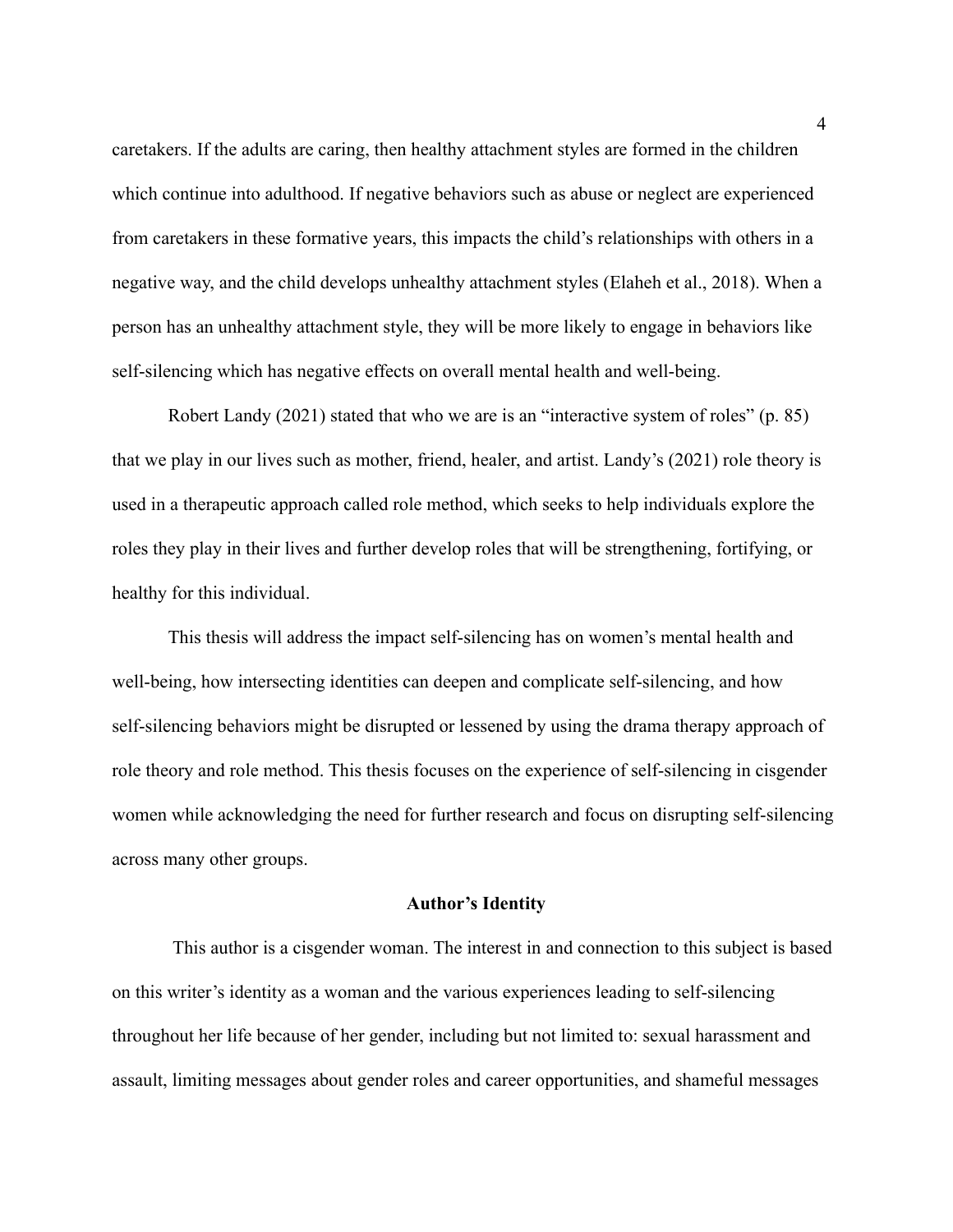about her body and sexuality. This author was raised in a religious household and was for many years a practicing member of this religion. During her upbringing and activity within this religion, this writer internalized messages about her gender including what it meant to be a "good" woman which included dressing modestly, remaining sexually inactive until marriage, aspiring to be a wife and mother, and generally being an honest, nurturing, meek, and amenable person. This led to making life decisions based on how she would be perceived versus what was authentic for her. As a result of these experiences, this author has found an exploration of self-silencing and seeking to disrupt or lessen her own self-silencing to be useful in her personal journey. Professionally, this writer feels drawn to helping other women address and shift their self-silencing behaviors in a therapeutic setting through drama therapy work.

This author has experience as a theatre writer, director, performer, and teacher. This author is also pursuing a career in drama therapy and has master's level training in the use of theatre practices in a therapeutic setting. These formative experiences with the power of stepping into new roles as a healing tool allow this author special insight into the lived experience of being changed by role exploration.

This writer is also a white, non-disabled, straight-passing person--or person who is on the spectrum of sexuality but is predominantly interested in partners of the opposite sex and therefore can pass as heterosexual in many spaces. There are sections of this thesis which discuss race, religion, culture, gender, and sexuality which will rely heavily on the research of others in order to order to address potential limitations or biases. The focus on self-silencing experienced by women is intended to open the door for further research on role theory and its potential benefit in addressing social justice and the needs of many other groups of people.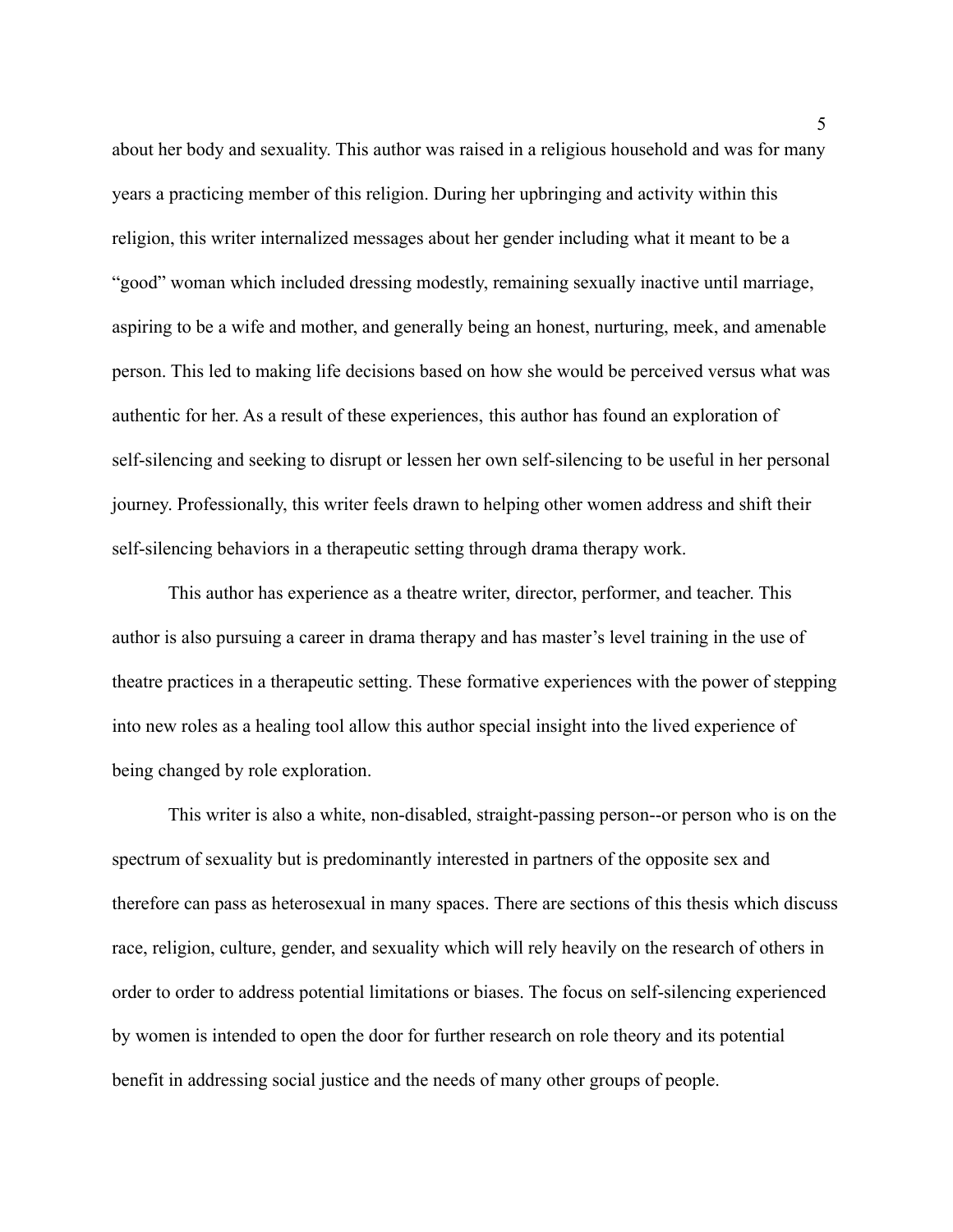#### **Literature Review**

Maji & Dixit (2020) posited that a self cannot be developed "in a vacuum," rather "social interactions build the foundation of the self" (p. 1505). The expectations of gender in relationships, in religious communities, in academia, and in the workplace are different for men and women. This thesis approaches self-silencing from a relational cultural perspective and uses attachment theory and Jack's (Jack & Ali, 2012) Silencing the Self Theory to understand why self-silencing occurs and its impact on cisgender women. Furthermore, potential therapeutic interventions for women who self-silence will be proposed using drama therapy's role theory and role method. This literature review will discuss self-silencing in the workplace, in rural communities, in college women, in religious communities, and across races, cultures, sexualities, and gender identities.

#### **Relational Cultural Theory (RCT)**

RCT suggests that humans are relational and that learning and growth happens in connection with others. As a result of this human desire for belonging, internal relational templates develop based on societal expectations and norms which "tell us how we must behave or what we must be in order to maintain relationships" (Hurst & Beesley, 2012, p. 311). This desire for connection can lead to self-silencing in order to fit relational templates and sustain relationships.

Self-silencing behaviors are known as strategies of disconnection and are used to "maintain emotional safety and to preserve connection" (p. 311) but are counterintuitive because they prevent others from truly knowing or understanding us. Self-silencing as a result of these templates or norms interferes with the development of healthy and empathic relationships (Singh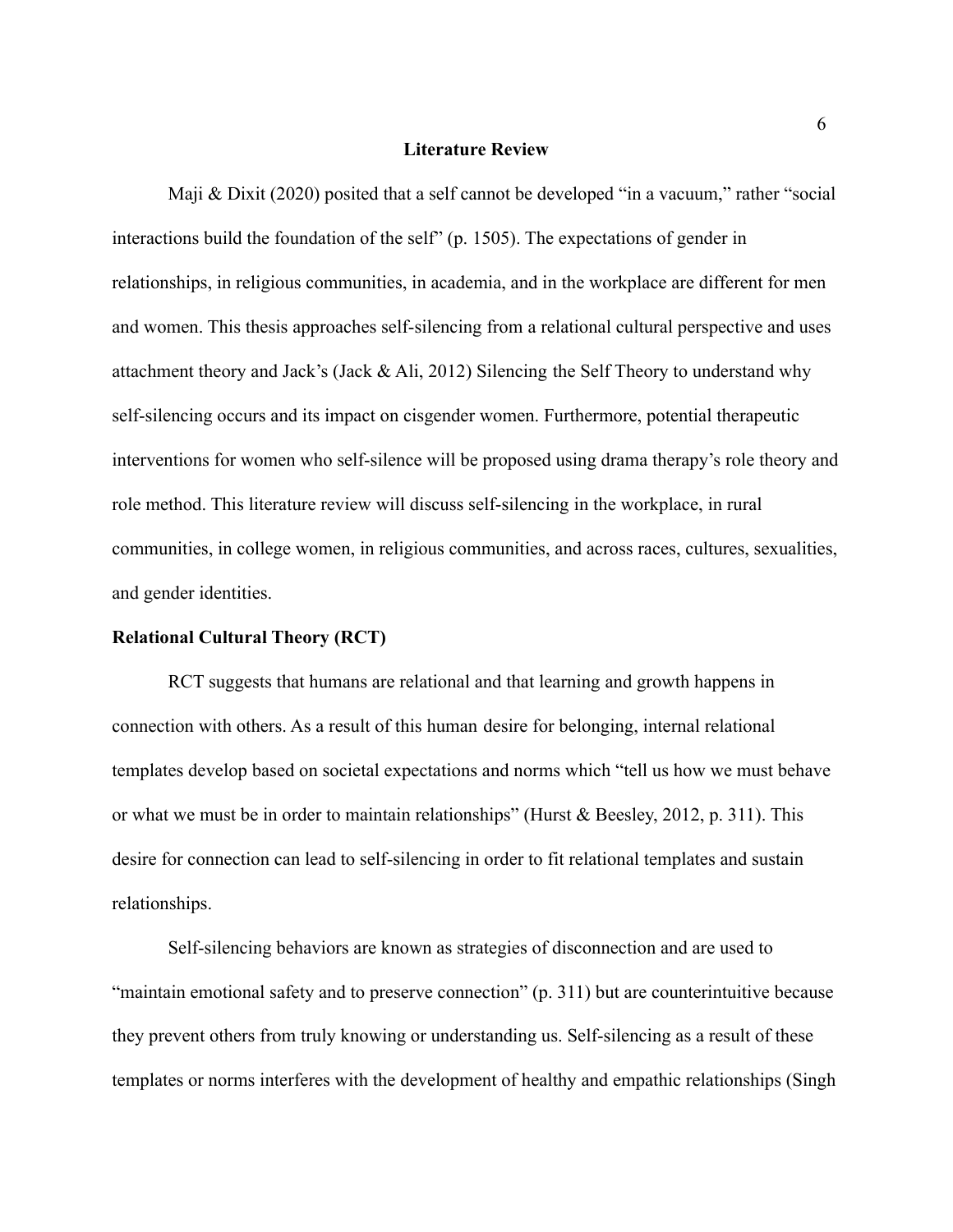et al., 2020). This difficulty connecting with others is deeply tied to attachment theory and the various attachment styles an individual may develop.

#### **Attachment Theory**

Attachment theory was first introduced by John Bowlby in 1958 and is a relational theory about human development (Haen & Lee, 2007). Attachment theory examines interactions between a child and their caregiver early in life and asserts that these interactions create a "schema that informs expectations about future relationships" (Haen  $&$  Lee, 2007, p. 46) for that child.

Infants and children naturally seek connection with their caregivers. When caregivers are attentive, caring, and reliable, children develop what is called secure attachment. A person with secure attachment is able to see others as trustworthy, well-intentioned, and safe. This leads to healthy and secure relationships (Elaheh et al., 2018). When children experience caretakers who are inconsistent, absent, or abusive, they develop insecure attachment styles. A person with an insecure attachment style may be "clinging, dependent, contact-maintaining" (Cassidy & Berlin, 1994, p. 971) or they may be both preoccupied and ambivalent toward those with whom they are in relationships (Cassidy & Berlin, 1994).

According to Zietlow et al. (2017), women who experienced early life maltreatment (ELM) or adverse childhood experiences (ACEs) were more likely to have insecure attachment in adulthood. Both the experience of ACEs and the development of insecure attachment style have been correlated with the development of physical and mental health problems like depression, anxiety, eating disorders, and posttraumatic stress disorder (Haen & Lee, 2007; Heim, Plotsky, & Nemeroff, 2004).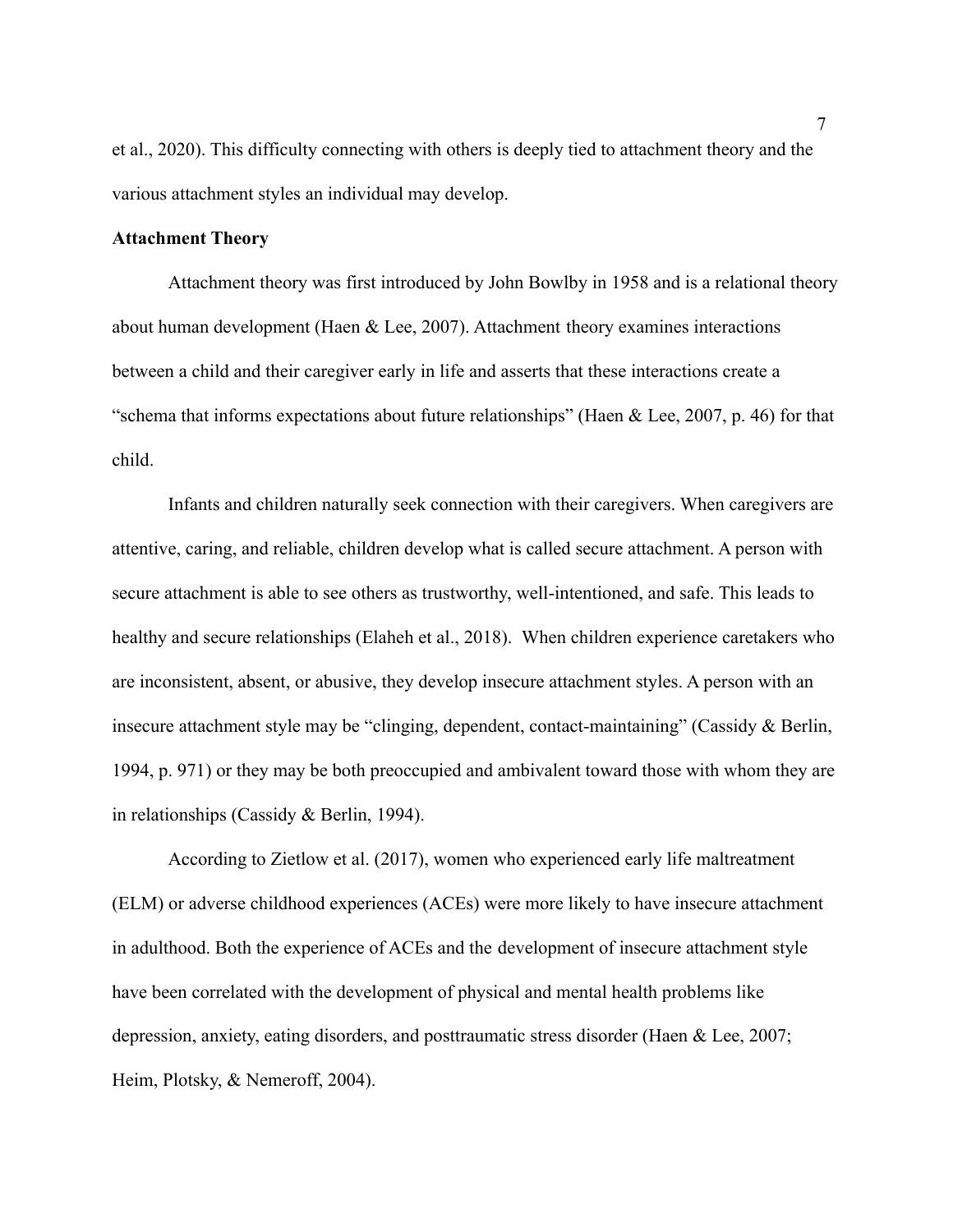Depression in adulthood often worsens with exposure to continued stress (Heim, Plotsky, & Nemeroff, 2004). Women who experience continued harassment, abuse, or oppression in any form based on their gender may continue to self-silence and experience the depressive symptomatology associated with self-silencing. While not all women who self-silence have consistently insecure attachment, the behavior of self-silencing itself is an insecure attachment behavior.

#### **Silencing the Self Theory**

The Silencing the Self theory was first presented in 1991 by Dana Jack who sought to understand what led to depression in women. Jack  $&$  Ali (2012) found that women place value judgments on themselves and their behaviors based on societal expectations of what a woman should be such as "pleasing, unselfish, loving" (Jack & Ali, 2012, p. 5), as well as "selfless, pleasing, not disclosing one's displeasure" (Emran, Iqbal, & Dar, 2020). These judgements lead women to self-silence in order "to avoid conflict, to maintain a relationship, and/or to ensure their psychological or physical safety" (p. 5). This self-silencing creates feelings of loss, shame, depression, anger, and self-betrayal. There are four behaviors associated with self-silencing: externalized self-perceptions, care as self-sacrifice, silencing the self, and divided self (Jack, 1993). Each of these behaviors will be reviewed below.

#### *Externalized Self-Perceptions*

In Jack's (1993) seminal text, *Silencing the Self: Women and Depression*, self-silencing is described as appearing "in women's narratives when they try to change their thoughts and when they tell themselves how they 'ought' to feel" (p. 129). This societal or interpersonal pressure to think, feel, and behave in a certain way leads to what Jack (1993) described as an Over-Eye, or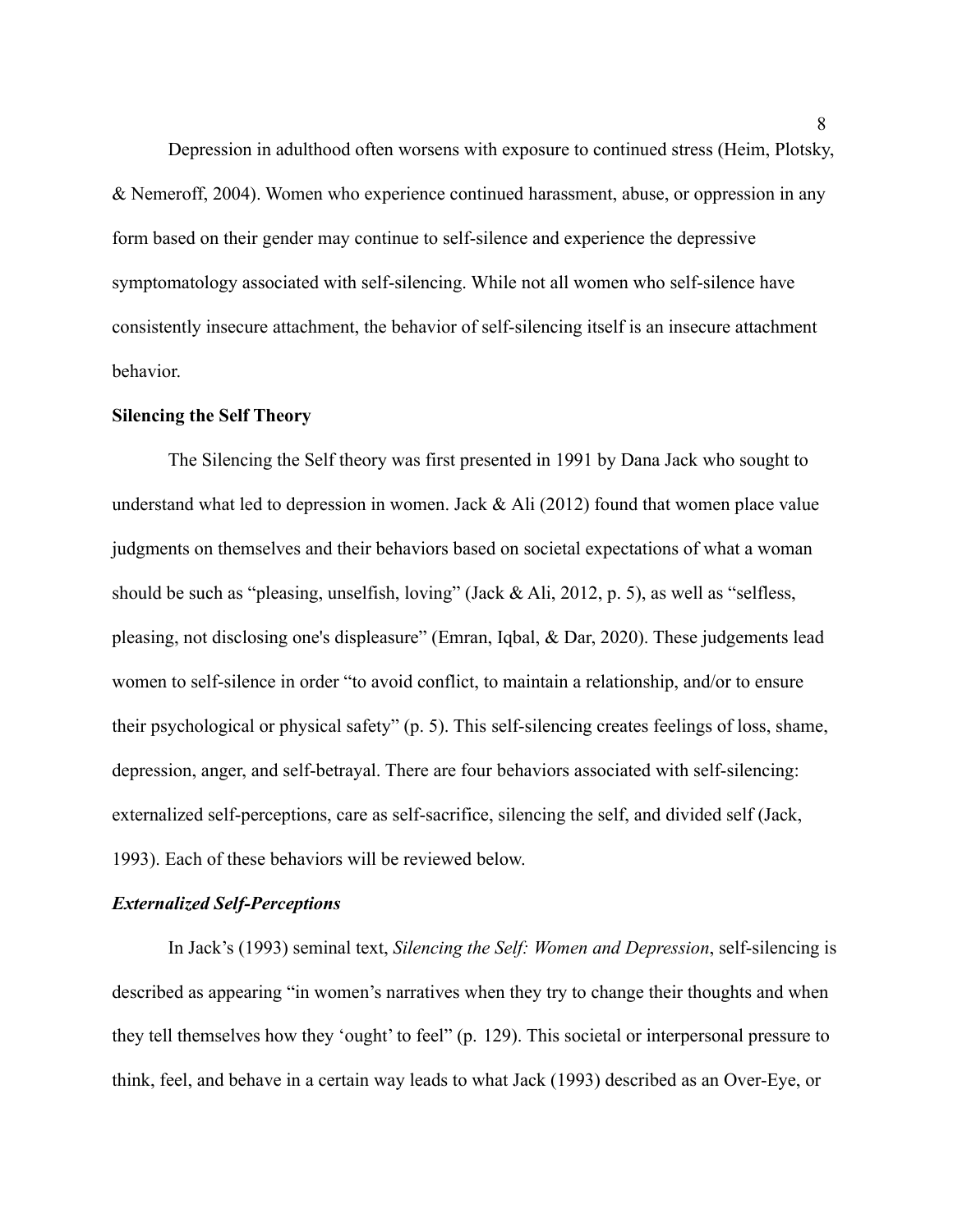an "internalized male gaze" (p. 133). This perspective is a judgement of oneself based on the third-party perception of others.

The concept of the Over-Eye can be seen in Margaret Atwood's (1993) novel *The Robber Bride*. The fictional character Roz, frustrated at the pressure "to be nice, to be ethical, to behave well" (p. 388), comes to the conclusion that the world is run by male fantasies, stating:

"Even pretending you aren't catering to male fantasies is a male fantasy: pretending you're unseen, pretending you have a life of your own, that you can wash your feet and comb your hair unconscious of the ever-present watcher peeping through the keyhole, peering through the keyhole in your own head, if nowhere else. You are a woman with a man inside watching a woman. You are your own voyeur" (Atwood, 1993, p. 388).

The picture Roz paints of a man inside every woman, watching her and judging her behavior, is an example of externalized self-perceptions which influence the thoughts, feelings, and behaviors of those experiencing them.

#### *Care As Self-Sacrifice*

The Over-Eye leads women to put the needs of others over their own. This is called care as self-sacrifice and is described as "inhibiting self-expression to maintain relationships and circumvent retaliation, possible loss, and conflict" (Abram, Hill, & Maxwell, 2018, p. 518). Care as self-sacrifice often develops out of necessity in order for women to keep jobs, maintain relationships, or stay physically safe in a threatening situation.

Jack & Ali (2012) related the Silencing the Self theory to attachment theory. The gender inequality that women experience leads to a variety of harmful stressors and experiences "such as poverty, war, victimization, economic dependence, and lack of control over childbearing"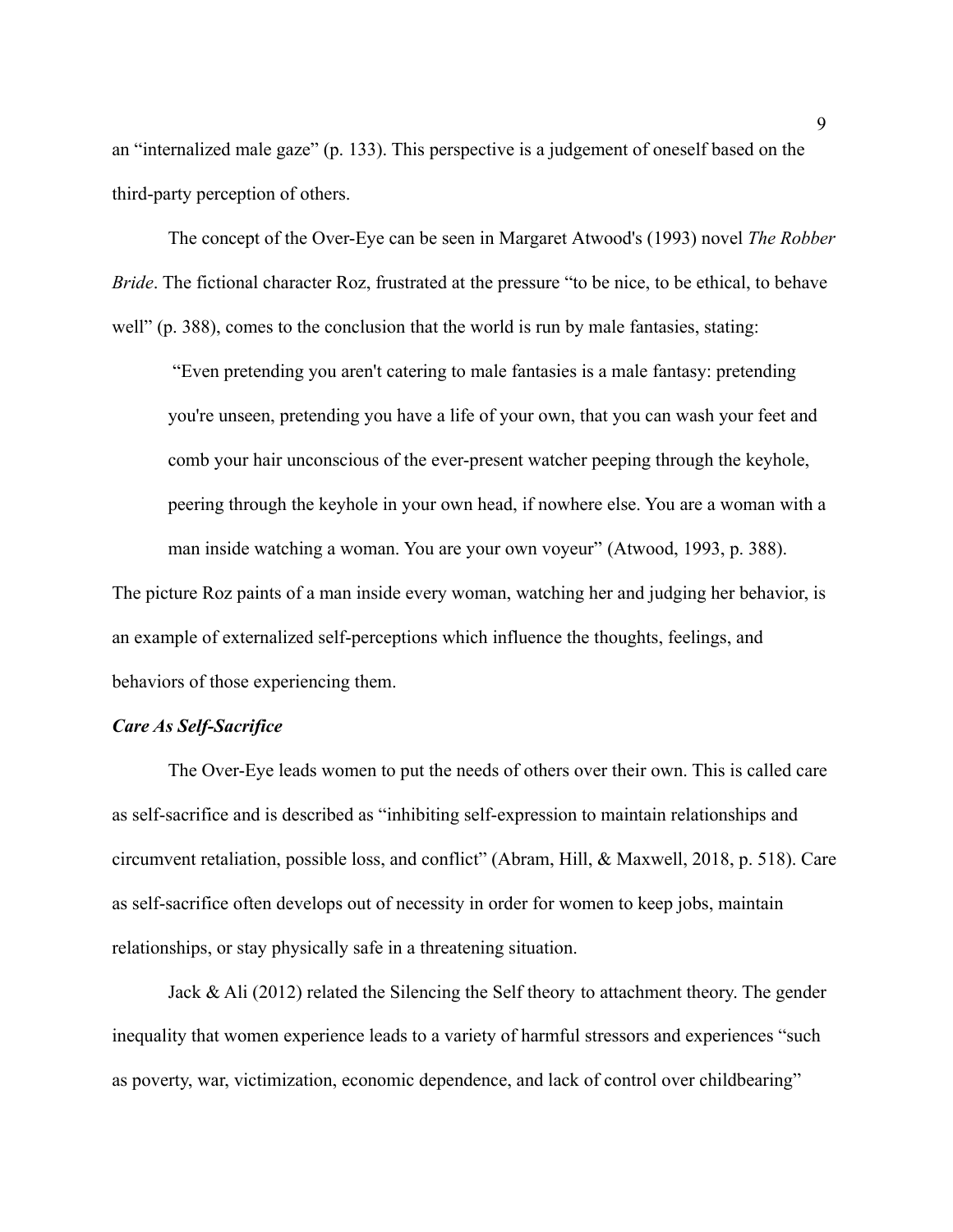(Jack & Ali, 2012, p. 8). These threats "intensify specific attachment behaviors such as proximity seeking and reassurance seeking" (p. 7). Any social context that puts a woman in danger or makes her dependent on men leads to self-silencing behaviors in an attempt to avoid conflict and maintain safety and security (Jack & Ali, 2012).

#### *Silencing the Self*

The obligation to put the needs of others before one's own leads to silencing the self or "women not directly asking for what they want or telling others how they feel" (Abrams, Hill, and Maxwell, 2018, p. 518). Austin Channing Brown (2021) described her experience with silencing the self in the context of being a Black woman in the United States. When she felt justified anger because of her many experiences of injustice, oppression, and dismissal, she found herself aware of the Over-Eye; aware that if she expressed that rage or anger, she would "become a stand-in for another Black female body...or a stand-in for the worst stereotypes" (p. 120). This awareness of how she might be perceived or the negative consequences of being openly herself in any given situation, led her to filter her self-expression to be more palatable or pleasing to others. "Instead of anger, I would try to communicate other emotions that I thought might receive an audience--pain, disappointment, sadness" (p. 124). Brown (2021) found that this expression of what she thought others might need to hear was actually just a way to deny and cover her true feelings.

#### *Divided Self*

Once the self has been silenced, a divided self is born (Jack, 1993). The divided self is described as "women's tendency to present an outer self that complies with feminine role demands while an inner self grows angry and hostile" (Remen, Chabless, & Rodebaugh, 2002, p.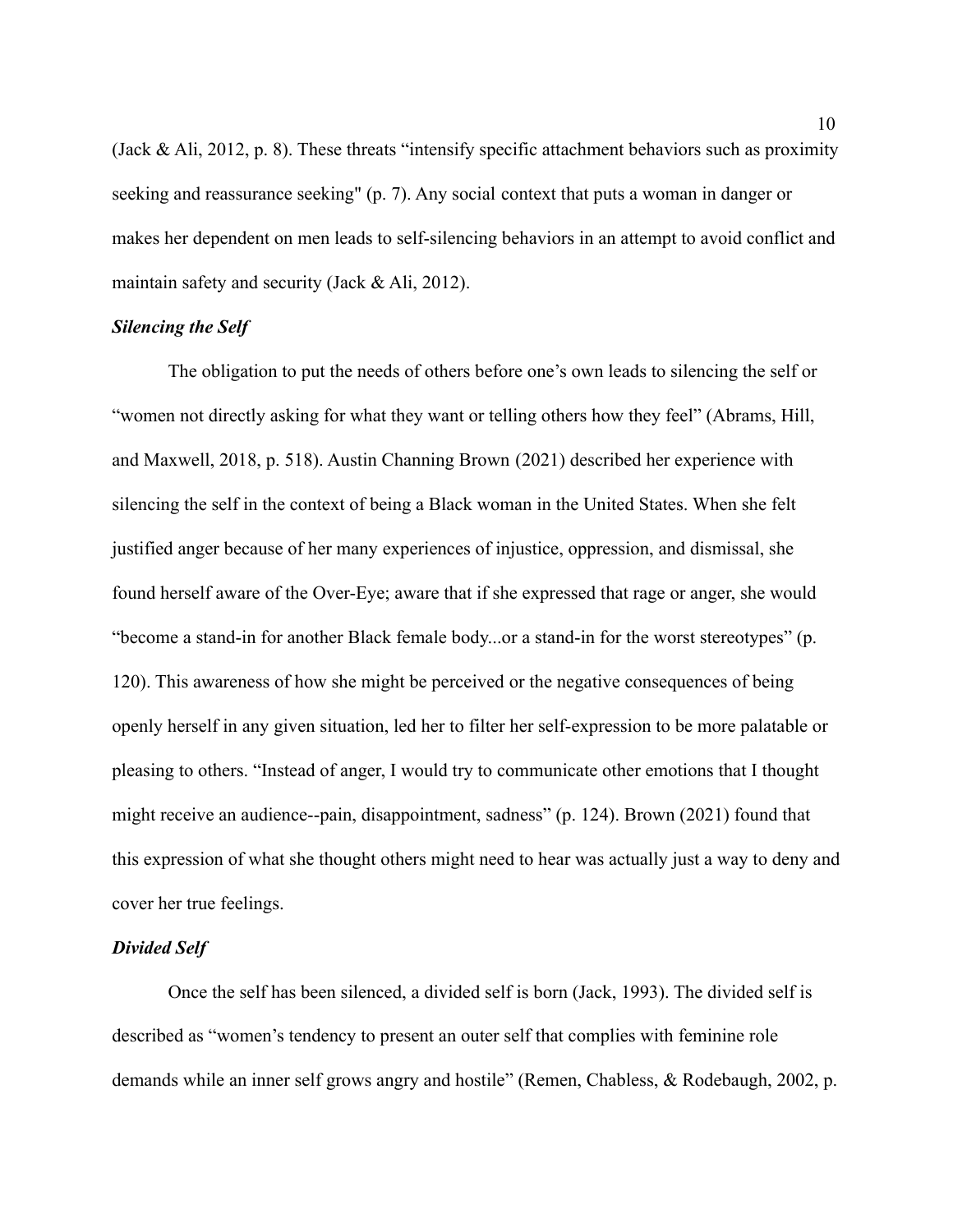151). The divided self is like a mask: there is the appearance of a woman who meets all expected behaviors and roles and appears content to do so on the outside. Beneath this mask of the good woman are feelings of anger, resentment, disappointment, and depression. Brown (2018) described this as "the mask that grins and lies" (p. 124). These four behaviors of self-silencing–externalized self-perception, care as self-sacrifice, silencing the self, and the divided self–are important to understand in order to address them in a therapy setting.

#### **Women in the Workplace**

In a 2020 study of self-silencing in women in the workplace, Maji & Dixit conducted interviews with 25 female software engineers from different organizations–all of them male-dominated–to discover causes and consequences of self-silencing in the workplace. The study sought to understand the motivations behind self-silencing as well as the impact on women's ability to further their careers in male-dominated fields. The interviews revealed that some of the motivations for women to self-silence were "to maintain a relationship or to avoid conflicts and retaliation," and to fit the "good woman template" or the societal ideal of what a woman should be: passive, ashamed of her body, kind (Maji & Dixit, p. 1506).

The study indicated that women's need to "abide by the over-eye provided by society" (p. 1521) led to self-silencing in order to maintain workplace relationships as well as to retain their jobs. Women reported feeling powerless and fearing for their career growth if they raised their voice regarding injustice, sexual harassment, and other ethical issues. These feelings and experiences led to organizational self-silencing, where the culture of the organization itself perpetuated poor communication and did not create avenues for women to speak up or pursue career growth. According to Maji and Dixit (2020), work environments like those described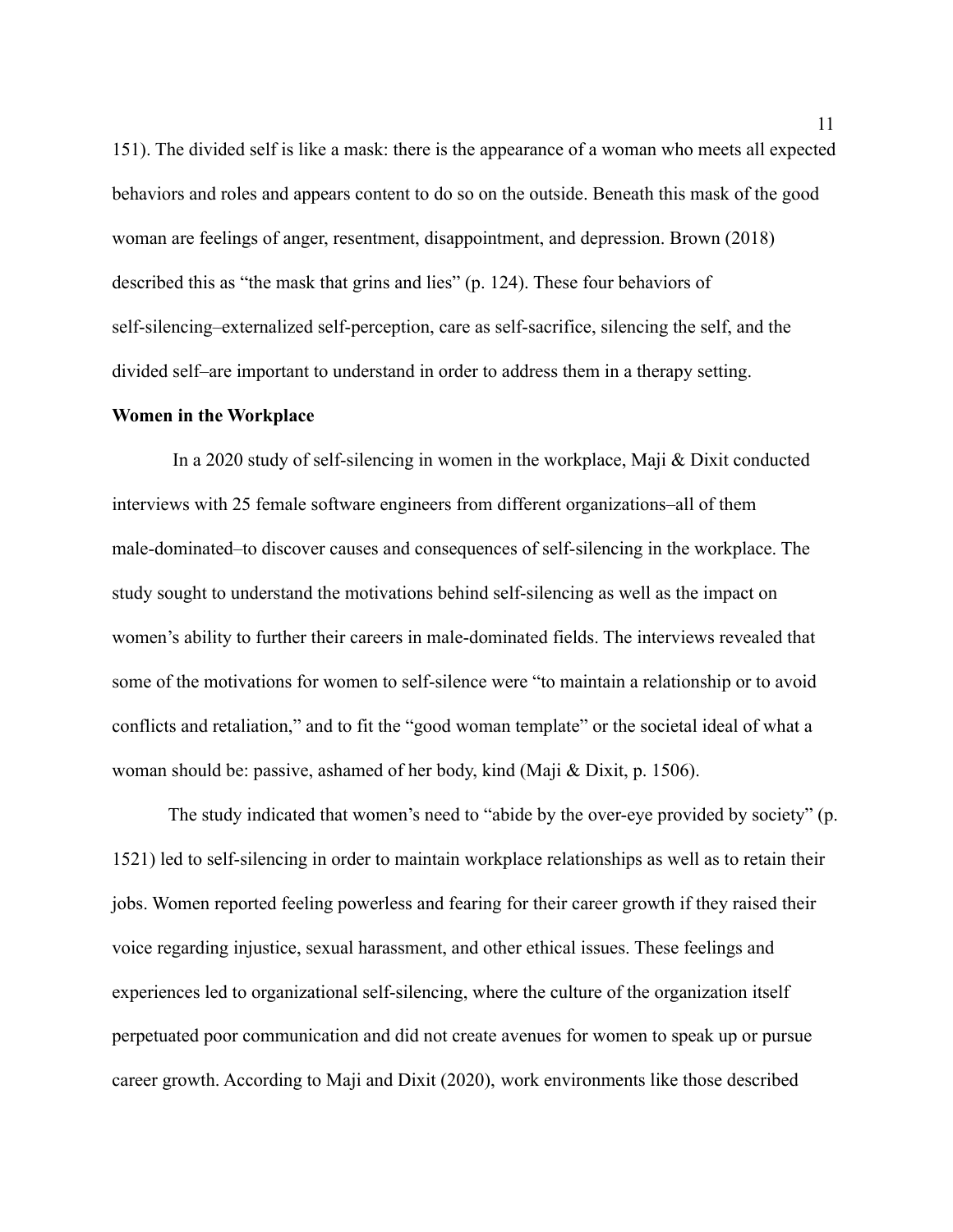above had "severe impacts on the psychological wellbeing of the female employees" (p. 1521). While this study only focused on Indian women in the information technology industry, there are implications for all workplaces regarding the impact of poor communication and oppressive structures that may lead to self-silencing in women and "disproportional career growth" (p. 1521) between male and female employees.

#### **Rural Women**

In Bogar's 2016 mixed-methods study, conducted through in depth-interviews and questionnaires, Bogar aimed to determine the ways in which rural Wisconsin women manage challenges of mental and physical health. The study found that rural women tend to self-silence due to the stigma surrounding mental health, the expectation of always being stoic and strong, and because a high number of elder and rural women have experienced domestic violence (Bogar et al., 2016). This study also found that self-silencing was used as a coping skill to manage depression and other mental health concerns which were not being met due to lack of access to mental health services and avoidance of mental health services for aforementioned reasons.

#### **Sexism and Self-Silencing**

Women who reported a higher frequency of sexist experiences in their lifetime also reported "higher levels of depressive, anxious, and somatic symptoms" (Hurst & Beesley, 2012, p. 313). In a 2012 study of female college students, Hurst and Beesley wanted to understand if self-silencing exacerbated mental health issues that already existed due to experiences of sexism. The study found that experiences of sexism often led to restrictive relational behaviors "involving the removal of critical aspects of the self" (p. 318) or self-silencing. This self-silencing was an attempt to maintain relationships and led to further psychological distress.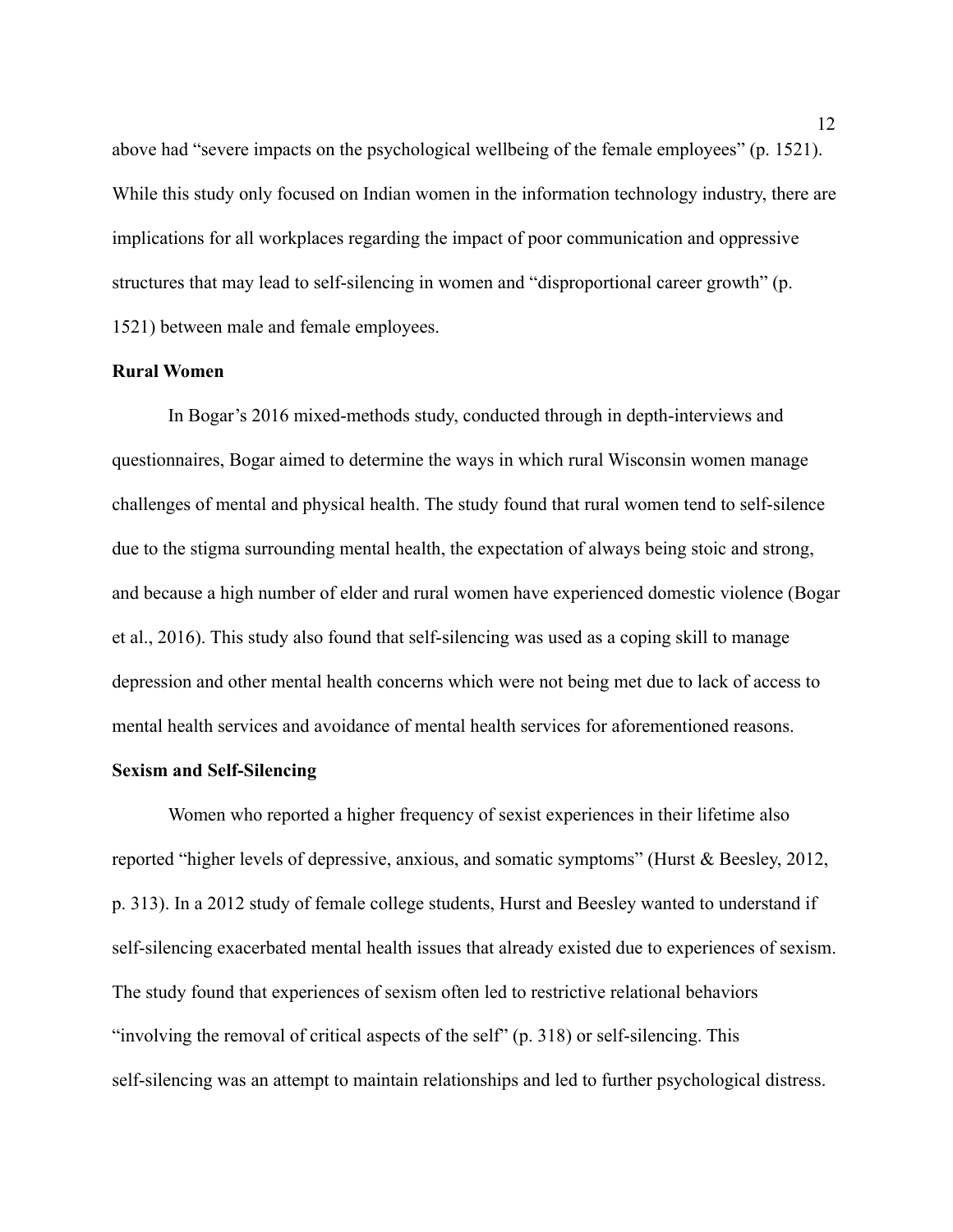The findings of this study were consistent with RCT which "purports that dominant societal messages (e.g., sexism) exert a powerful impact on the construction of and behavior in relationships, particularly for members of marginalized groups" (p. 318).

Women often experience relational pressure and feel limited in choices available to them based on the culture they are a part of. Bucută, Dima, & Testoni (2018) explained that women often face violence in response to attempts to change their situation or break for norms or expectations. This violence reinforces gender roles and maternal roles and pressures women into making choices that fit into societal expectations of them (Bucuță, Dima, & Testoni, 2018).

#### **Stereotype Threat**

Stereotype threat is the fear that our "behavior will be interpreted through the lens of negative social stereotypes" (Johns et al., 2008, p. 691). Members of a certain group may experience "additional pressure" (p. 691) or underperform if they feel they are being assessed or judged in a way that may enforce a stereotype that exists toward their gender, race, culture, religion, dis/ability, etc. Stereotype threat is one of the many reasons someone may self-silence.

In a 2008 study, Johns et al. administered a series of cognitive assessments related to anxiety and problem-solving skills to 81 female participants. Half the participants were intentionally exposed to anxiety and stereotype threat by being flanked by male participants, administered the test by a man, and told that the test was collecting data on mathematical aptitude in men and women. This created anxiety and stereotype threat in these female participants because of the fear that doing poorly on this assessment would further perpetuate the stereotype that men are better at math and problem solving than women. The participants who were exposed to stereotype threat were also told that they would be doing a task that was a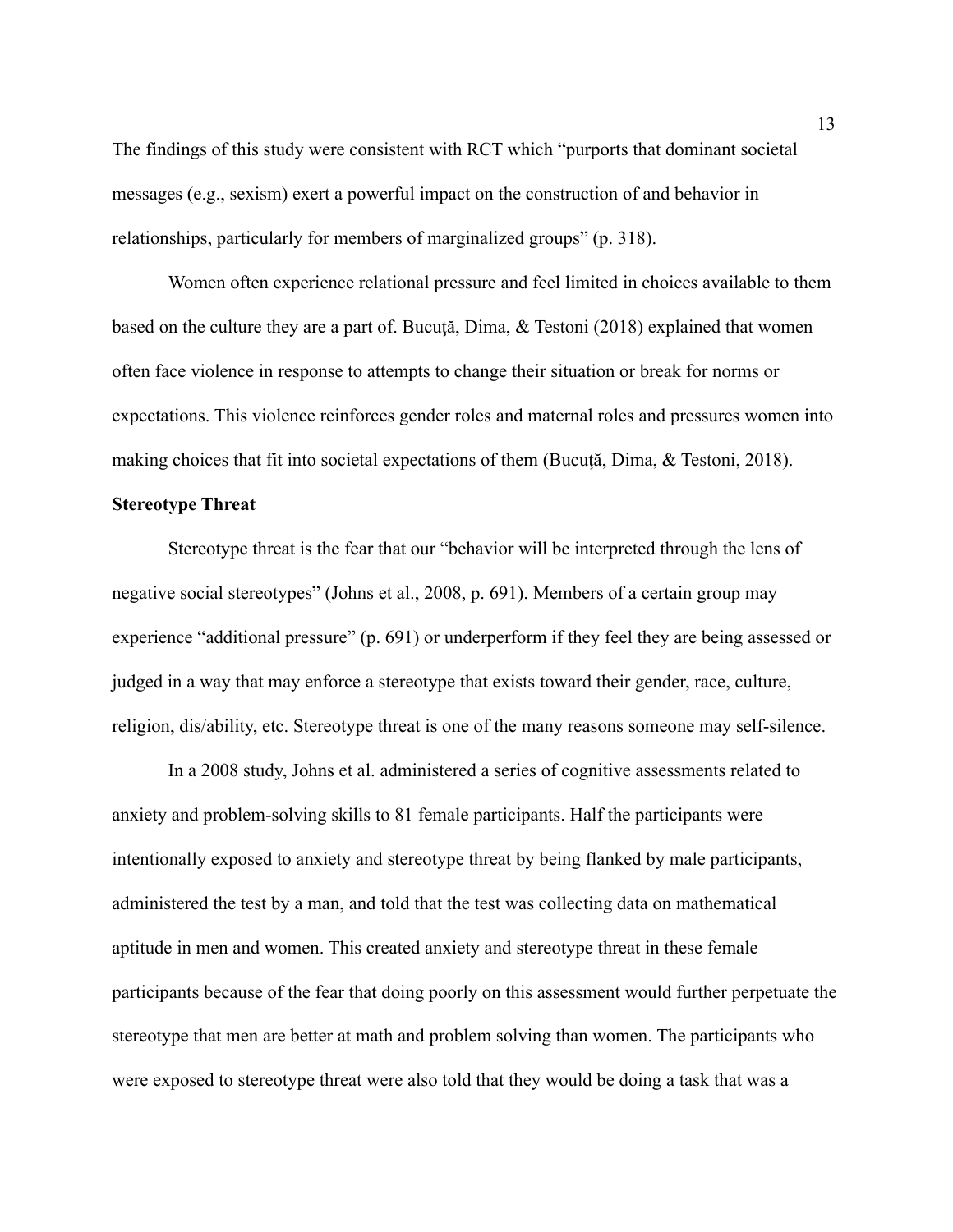measure of anxiety, while the other participants were told it was a measure of perceptual focus. The results indicated that the women under stereotype threat tried not to appear anxious, and the more they "tried to regulate their anxiety, the fewer executive resources they had available" (Johns et al., 2008, p. 695).

Johns et al. (2008) then studied the ways in which participants regulate emotion under stress or threat. Some of the participants did what is called response-focused coping in reaction to the stress or stereotype threat they were feeling during the study. In response-focused coping, a person feels a negative emotion, and then forces themself not to show that emotion in an attempt to no longer feel it. Research showed "that response-focused coping can disrupt cognitive processes" (Johns et al, 2008, p. 696). Johns et al. (2008) conducted four studies on stereotype threat in order to strengthen the results and their potential application. The results indicated that when someone is experiencing stereotype threat, they try to suppress their emotions which results in "suboptimal performance" (p. 701). When participants were directed to approach the situations they were presented with "in a way that prevents the need to suppress one's emotions," these participants performed better than those who practiced response-focused coping.

#### **Self-Silencing and Intersectionality**

Jack (2012) designed a Silencing the Self Scale (STSS) based on the four behaviors of self-silencing which are externalized self-perception, care as self-sacrifice, silencing the self, and divided self. The results of the STSS used on different groups of women revealed that higher levels of self-silencing were correlated with "variables representing inequality, oppression, and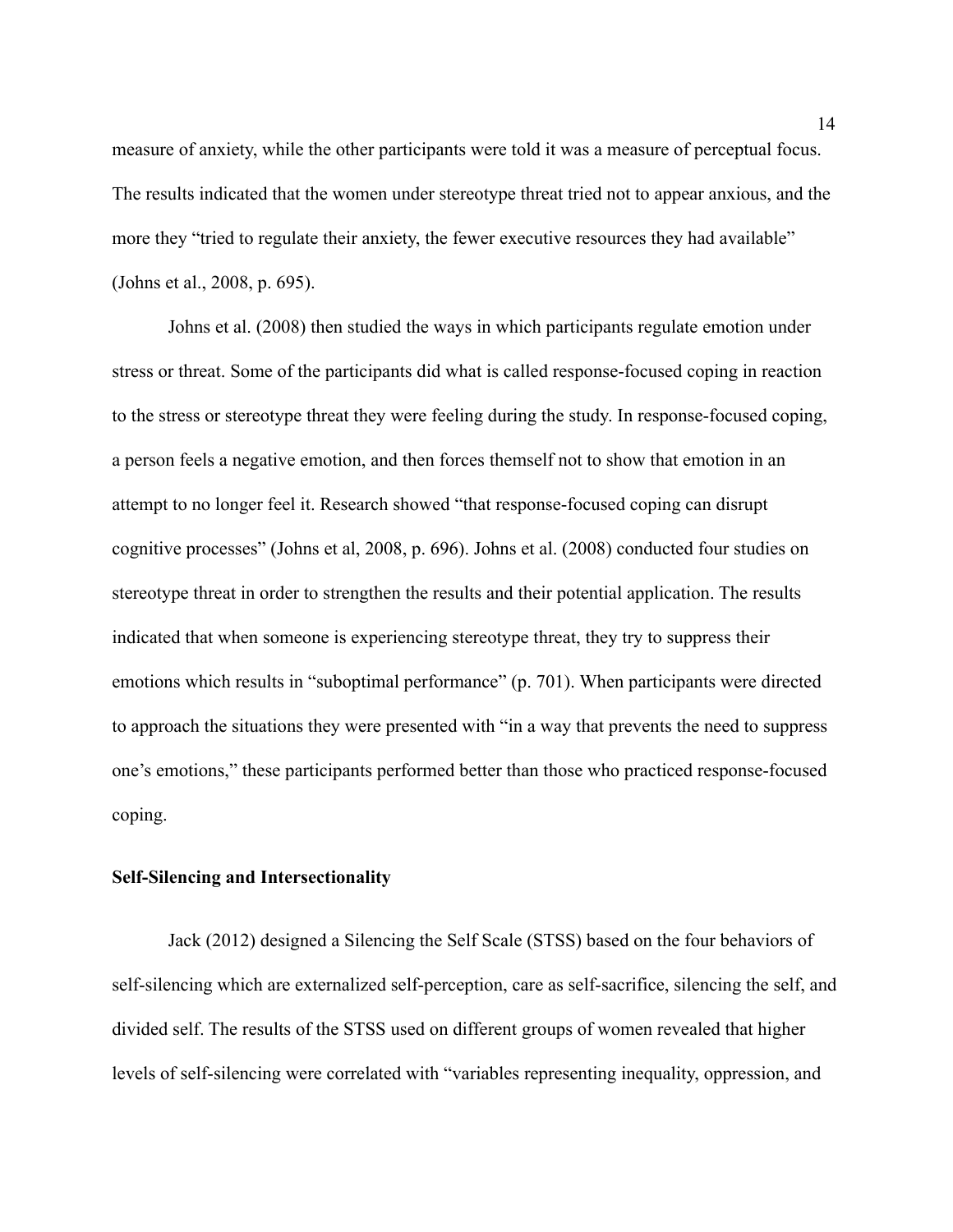other threats to self and relationships" (Jack & Ali, 2012, p. 7). Self-silencing was higher in residents of battered women's shelters and mothers who abused drugs than it was in undergraduate women who participated in the study because of the exposure to oppression and threat that the former two groups experienced at a higher rate than the undergraduate women. Given this, it becomes essential to consider intersecting identities when examining the cause and impact of self-silencing in clients. There is a complex interplay of race, ethnicity, culture, religion, sexuality, gender identity, dis/ability, socioeconomic status, and trauma history in every individual which contributes to the templates each individual has internalized, and the ways in which self-silencing behaviors manifest.

#### *Intersection of Race*

While there are many racial identities that experience self-silencing, this section will focus on Black women. As Black women deal with various forms of oppression and damaging messages about themselves, they also feel pressure to meet the cultural expectation and stereotype of strength and confidence, despite their pain or trauma (Abrams, Hill, & Maxwell, 2018). This perception of Black women is called the strong black woman schema and is described as "an amalgamation of beliefs and cultural expectations of incessant resilience, independence, and strength" (Abrams, Hill, & Maxwell, 2018, p. 517). The impact of the strong black woman schema is that Black women have often "mastered the art of portraying strength while concealing trauma" (p. 518). As Black women silence their true feelings in order to fit into the strong black woman schema, or in order to reject the strong black woman schema, they experience a divided self.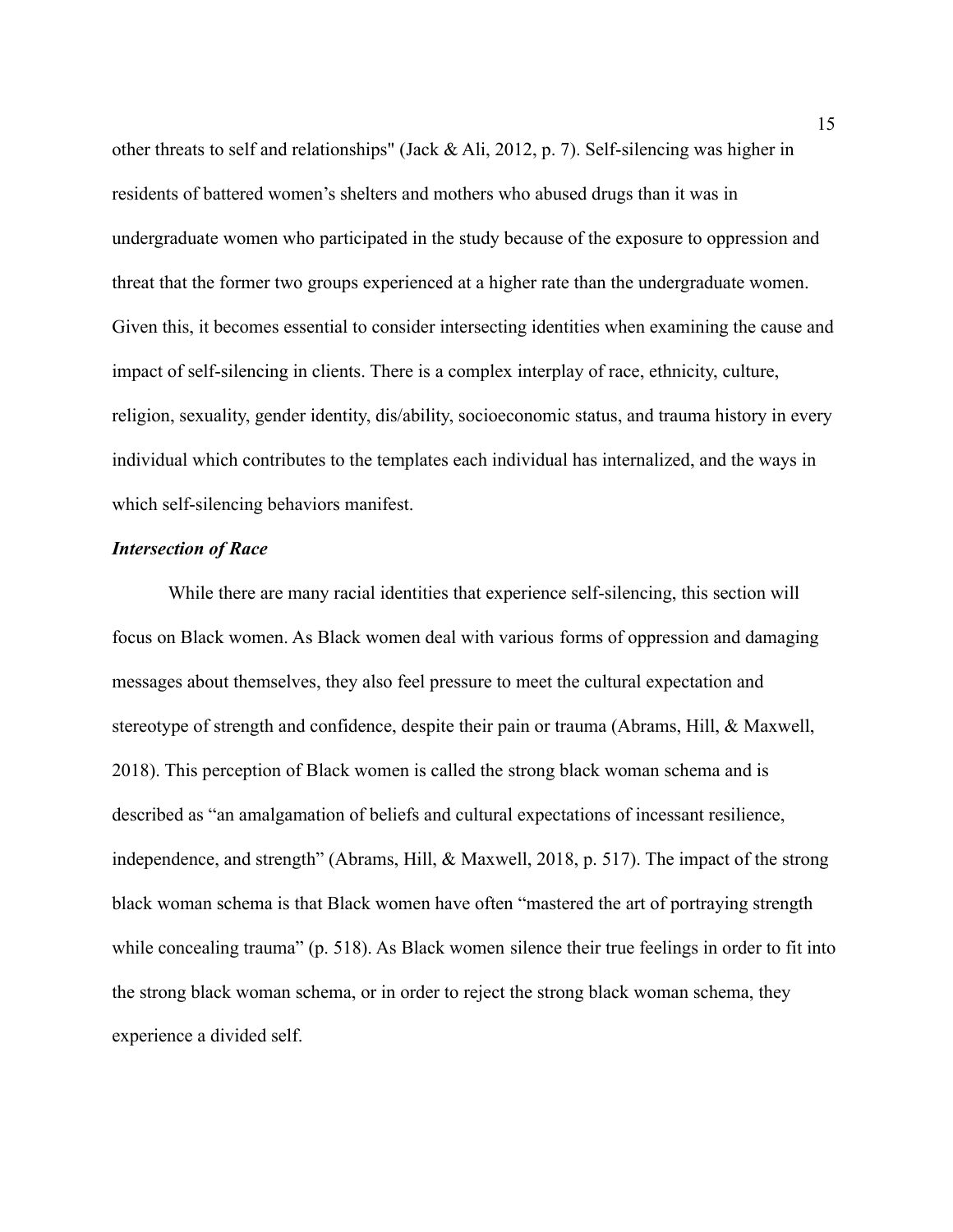Brown (2021) described her experience with rejecting the strong black woman schema and not wanting to appear angry or be "*that* Black girl" (p. 123). "I tried to be the wise, patient teacher, the composed one...But ultimately, these were attempts at self-restriction" (p. 125). Brown's (2021) experience of self-silencing in relation to the strong black woman schema was a reaction to stereotype threat.

In a quantitative study on the effect of the strong black woman schema on the mental health of Black women in the United States, Abrams, Hill, and Maxwell (2018) found that the obligation and pressure for Black women to perpetually fit into the strong black woman schema led to self-silencing which contributed to the development of depressive symptomatology.

#### *Intersection of Ethnicity and Culture*

Maji & Dixit (2020) asserted that culture is a significant part of the "experience of self" (p. 1508) and discussed the role that Indian culture plays on the concept of self. They explained that because the "Indian self is characterized by 'we' where 'I' is always defined in relation to 'you,' there is a high probability that the need to maintain relationships would be more powerful among women in India" (Maji & Dixit, 2020, p. 1508). Jack & Ali (2012) confirmed that external self-perception is a significant part of Indian culture.

According to Ali & Toner (2001), the intersection of "ethnicity and gender in women's lives" (p. 175), particularly for immigrant women and women of color, have a significant effect on women's emotional well-being. In their 2001 study on self-silencing and depression in Caribbean women and Caribbean-Canadian women who had immigrated to Canada, Ali & Toner found that there were significant differences in the domains of meaning between the Caribbean and Caribbean-Canadian women. The domains of meaning are the aspects of these women's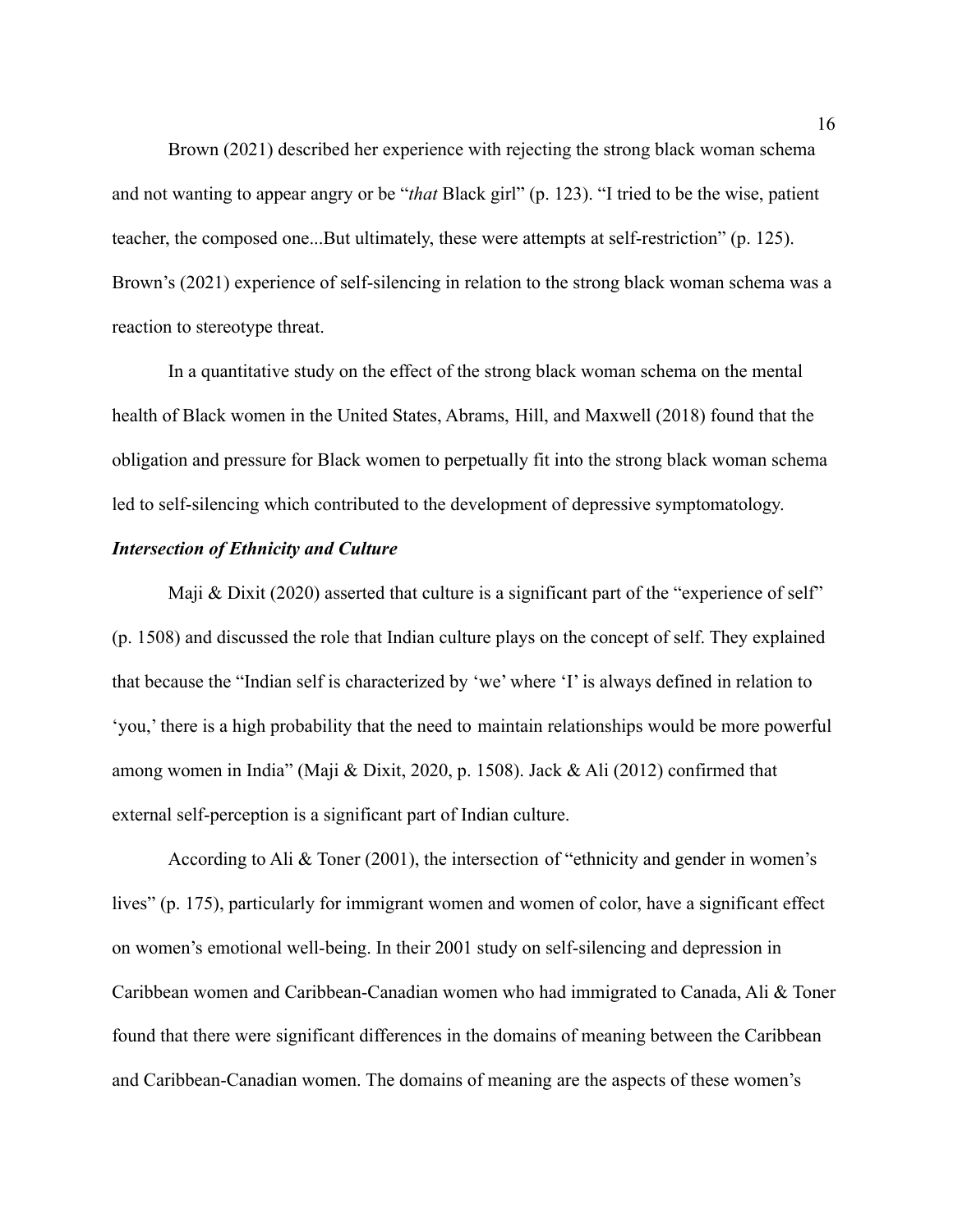lives that were most important to them such as spirituality, family, and career. This study emphasized the importance of "examining women's emotional well-being in a cross-cultural context" (p. 179) and approaching mental health work with an understanding of the cultural values and perspectives of clients.

Furthermore, this study demonstrated significantly higher self-silencing behaviors and therefore symptoms of depression in the Caribbean-Canadian women. Ali & Toner (2001) suggested that the higher rates of depression in the Caribbean-Canadian immigrants may be a result of the isolation, desire for belonging, and disconnection from community that can be a part of the immigrant experience.

Women's experiences are also impacted by where they live and the attitudes toward women in that place. For example, many Eastern European women are seen as sex-objects and treated that way personally and systemically (Bucută, Dima, & Testoni, 2018). In Romania, 16,122 domestic violence cases were reported in 2017, which Bucută, Dima,  $\&$  Testoni (2018) pointed out indicates a much higher actual number as not all incidents are reported. In the state of Utah in the United States, the statistical likelihood of a woman being raped or sexually assaulted is higher than the national average (Health, 2021). Considerations of location, ethnicity, and culture are essential when addressing self-silencing in women.

#### *Intersection of Religion*

Religion can impact how a person is treated by others and have a significant impact on a person's worldview and self-image (Eliason et al., 2017; Mir & Sarroub, 2019). Islamophobia in the United States has increased in the last decade with the rise in hate crimes, vandalism of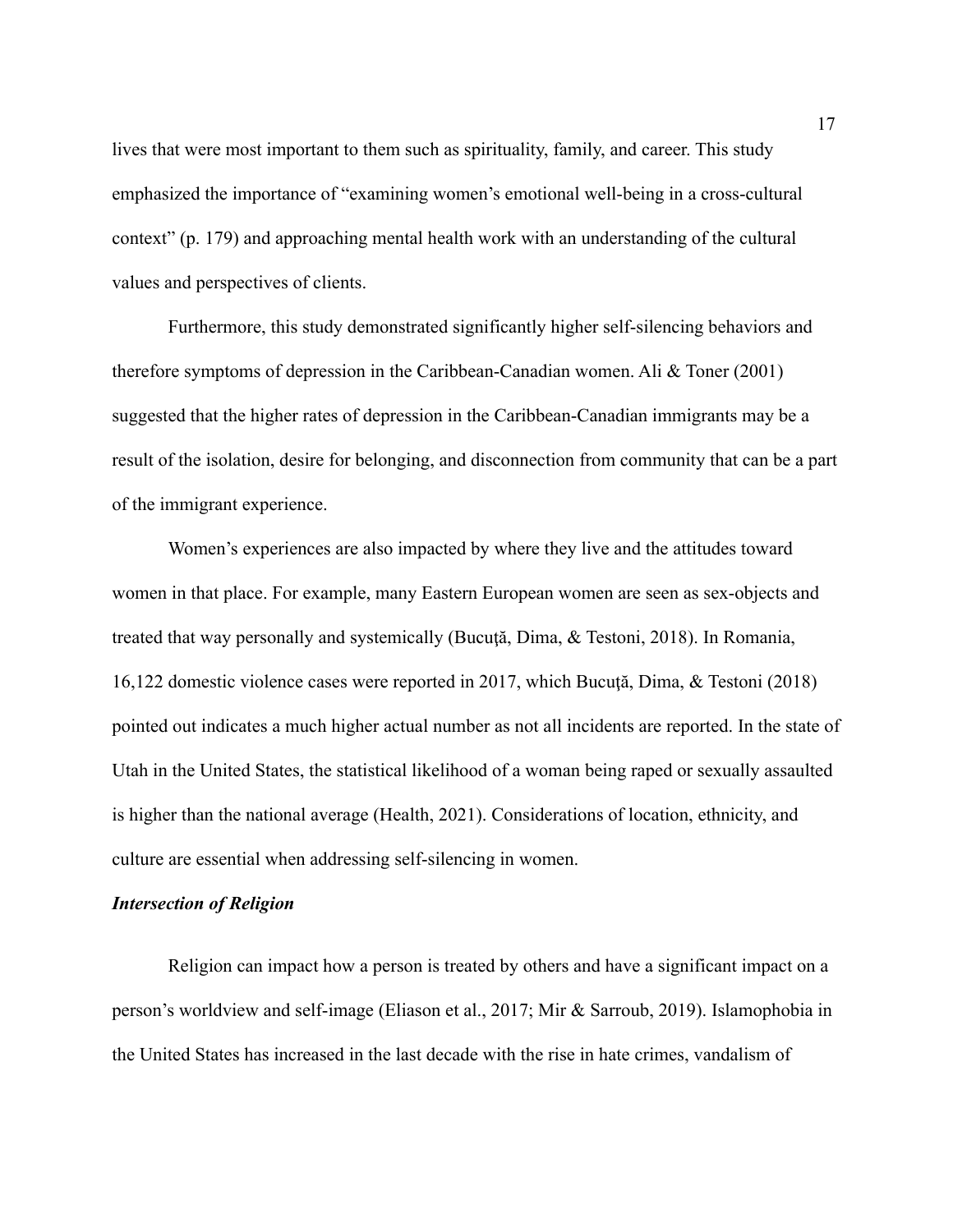mosques, and anti-Muslim rhetoric in the media and in schools (Mir & Sarroub, 2019). Muslim women in college experience a "double-scrutiny" (Mir & Sarroub, 2019, p. 5) from their Muslim community and from the nation "and thus experience competing and sometimes conflicting dualities that are negotiated daily" (p.5). In 2012, students at a university in New York shared with their professors that they felt they were being spied on, were afraid to speak in class, and were afraid of being targets of the many stop-and-frisks by police of visibly Muslim people (Mir & Sarroub, 2019). This type of scrutiny and violence fosters self-silencing in Muslim girls and women, who experience the double-scrutiny of being both Muslim and women.

In 2017, Eliason et al. studied the effect of taught gender role ideology in Evangelical Christian spaces on the internalized gender ideologies of Christian women. In this study, taught gender role ideologies are defined as the fundamental beliefs about gender roles that are taught within Evangelical Christian communities. "Conservative Evangelical Christian gender role ideology typically promotes traditional gender roles which place women under the authority of men and affirm their position in domestic roles" (p. 4). Eliason et al. (2017) stated that in some Christian households, women were responsible for more domestic work than their husbands, despite both the husband and wife having careers. This was not, however, the case in every household. Some Christian women reported a more progressive and egalitarian division of labor in their household, despite what was ideologically taught in the religion.

A sample of 340 women at a private Christian University were assessed using eight measurement tools: Traditional/Egalitarian Sex Role Scale, Biblical Beliefs Scale, Ambivalent Sexism Inventory, Silencing the Self Scale, Career Aspirations Scale, Objectified Body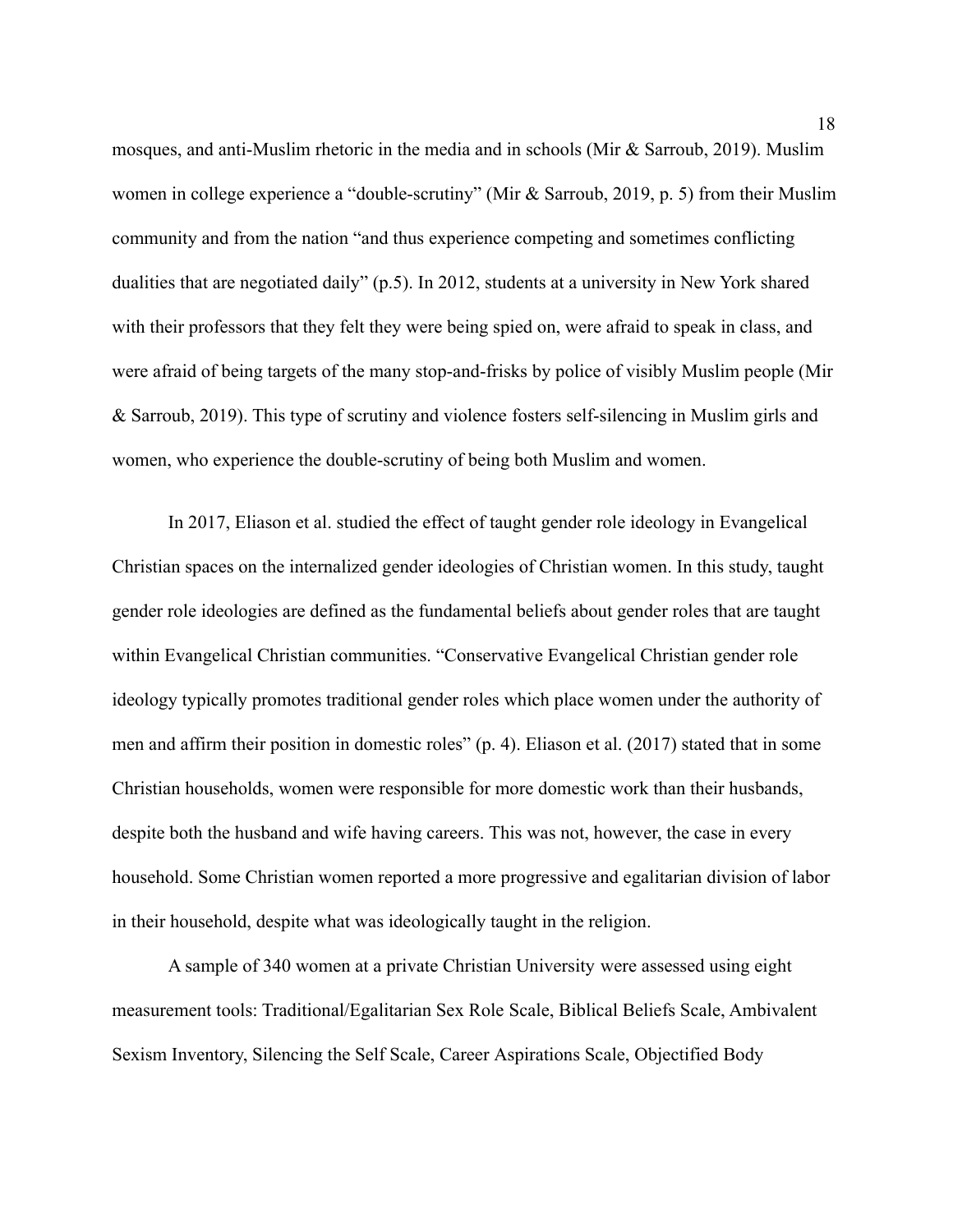Consciousness Scale, Positive and Negative Affect Schedule, and Satisfaction With Life Scale. While there were participants with traditional Biblical beliefs about gender roles who were satisfied with life and had career aspirations, the majority of the results reflected otherwise. "These results suggest that the more traditional the gender role ideology, the less likely women were to aspire to have a career, and the more likely they were to feel shame about their control of their body, to self-silence, and have sexist beliefs" (p. 12).

While some women can find satisfaction and have egalitarian beliefs about gender roles while practicing Christianity, many experience sexism and self-silencing as a result of the ideologies they internalize (Eliason et al., 2017). This study indicated that self-silencing is a prominent behavior among Christian women and is an important cultural consideration when addressing these behaviors and the resulting mental health concerns in therapy.

#### *Intersection of Sexuality and Gender Identity*

Women in the LGBTQI+ community often experience feelings and behaviors that can be categorized as self-silencing. In the LGBTQI+ community or Gender and Sexual Minorities (GSM), the act of self-silencing is often referred to as concealment (Brennan et al., 2020). "Concealment is defined as the active, conscious, and deliberate withholding of intimate information" (Brennan et al, 2020, p.1) such as an LGBTQI+ identity. This withholding often happens due to feeling that being open about this identity information may have distressing or negative consequences such as loss of community or family support, fear of violence or judgement. One of the most common types of concealment is passing. Passing is any protective behavior by a member of the LGBTQI+ community which allows them to "pass" as straight, cisgender, or otherwise be seen as not being a GSM. This may include censoring information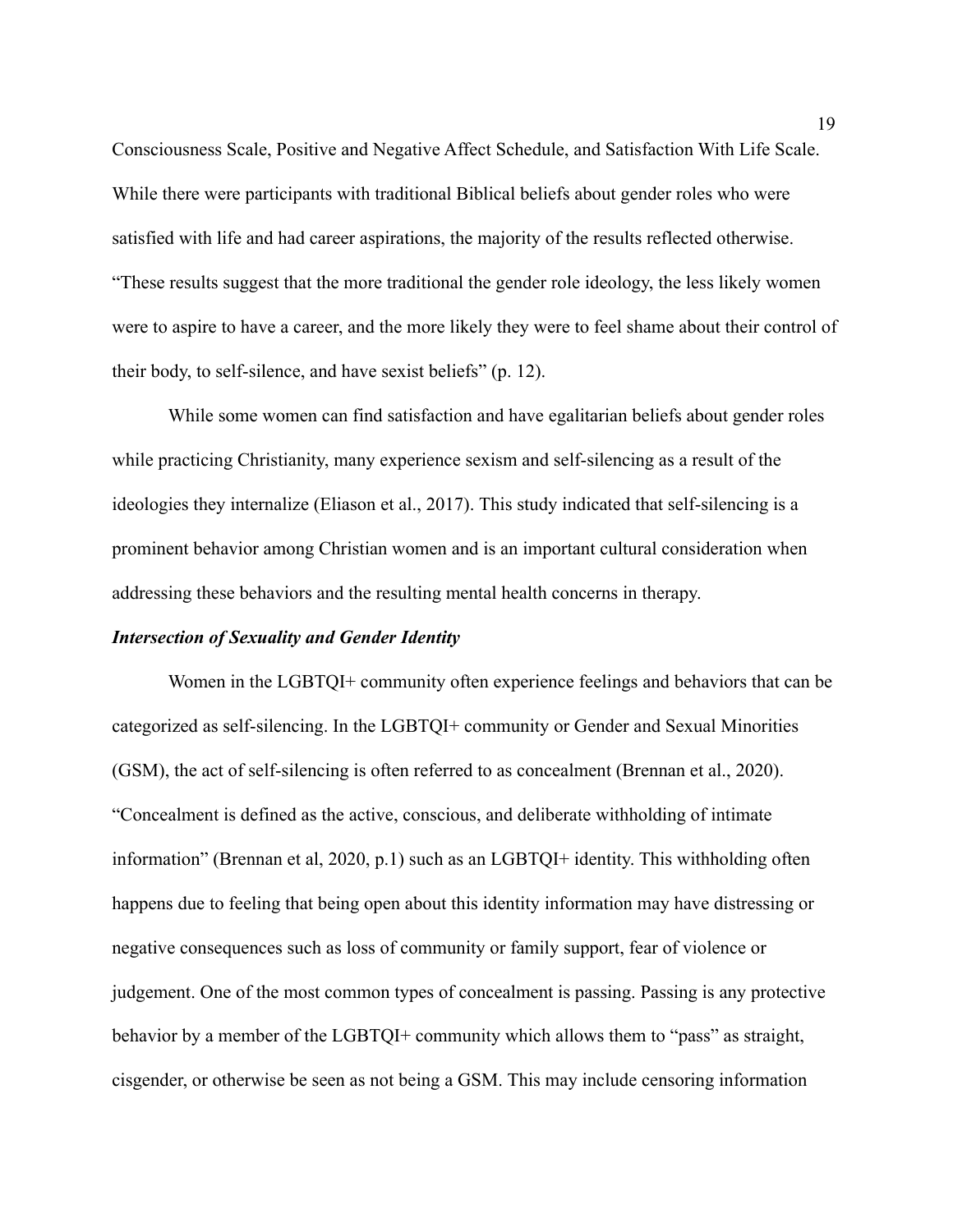related to a GSM identity, avoiding topics which would reveal this identity, or perhaps even dressing or speaking in a way that makes passing more possible. Because passing is a protective behavior, it is not a behavior that allows GSM identifying people to express their true selves freely without fear of retaliation. Therefore, there is a cognitive dissonance that comes with concealment which leads to many mental health issues (Brennan et al., 2020).

In a 2020 study, a diverse group of those identifying as GSM were assessed using the Extent of Concealment measure. The study confirmed that "engaging in concealment behaviors and having a concealable stigma contribute to negative health outcomes" (Brennan et al., 2020, p. 9). Individuals who practiced higher levels of concealment also had more negative physical and mental health effects. Brennan et al. (2020) suggested that this could be related to the lack of coping skills for GSM individuals who are concealing in some way. A person who is concealing may not have access to a community, to connection, or to any necessary health services. They may also turn to less healthy coping strategies for their emotional and mental health needs such as smoking.

In a study about the college admission experience for transgender and gender-expansive students, it was found that leaders and institutions were often codifying womanhood and perpetuating "genderism in their responses to transgender prospective and current students" (Farmer, Keith, & Mabry, 2020, p.147). The oppression and violence that transgender women experience is an added layer of identity and experience that is an important consideration when addressing self-silencing and concealment in the trans community.

#### **Drama Therapy**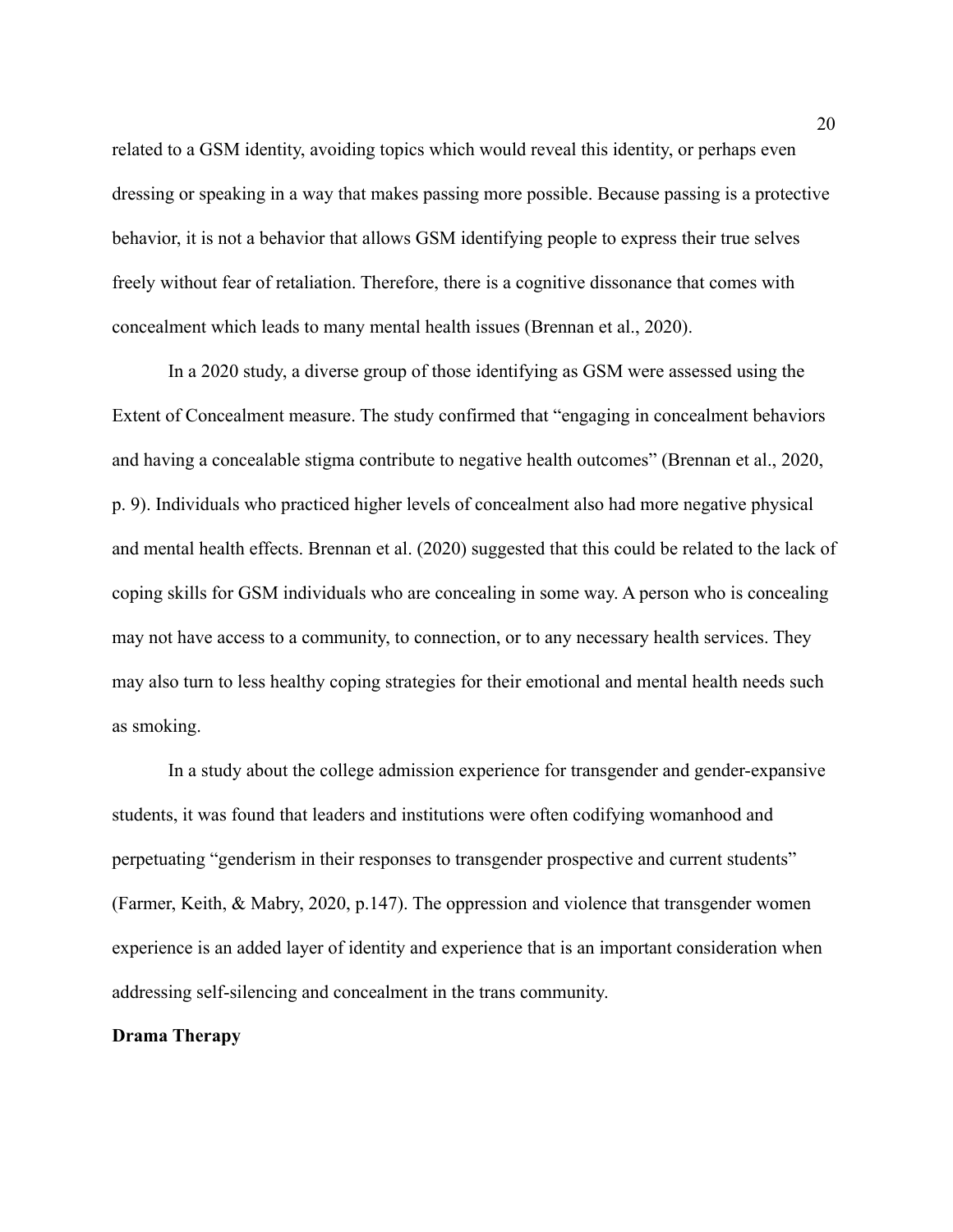Drama therapy is using "drama as a form of therapy" (Jones, 2007, p. 3) and is further defined as the intentional use of theatre processes or practices in therapy to foster growth and healing in individuals and communities (Jones, 2007; Emunah, 2020). Some examples of theatre practices that may be used in drama therapy work are role play, improvisation, play, embodiment, life-drama connection, and projection.

Joseph Chaikin (As cited by Emunah, 2020) explained that in acting, we put on disguises, but that "the wearing of the disguise changes the person. As he takes the disguise off, his face is changed from having worn it" (p. xviii). In the playful pretending of theatre, we can try new behaviors and explore ideas that previously seemed out of reach (Emunah, 2020). This exploration enables us to behave in new ways in reality.

When this playfulness and role play is used in the realm of therapy, it offers clients the opportunity to express and explore things that feel difficult to express and explore in real life. For example, a client may have difficulty setting boundaries with others. In a drama therapy session, the client may step into the role of a person who is able to set boundaries and perform in a small scene, story, or improvisation as this character. Through this character, the client is able to practice setting boundaries, and may be more easily able to do so in their life outside of therapy. Emunah (2020) called the dramatic moment "one of emancipation" (p. xviii) because drama therapy fosters freedom, self-expression, and self-reflection.

#### **Role Theory and Role Method**

One prominent drama therapy approach is role theory and method. Robert Landy (2021), the founder of drama therapy's role theory and its associated role method, does not believe in the idea of a self. Rather, who we are is a conglomeration of roles that we play. "Human beings are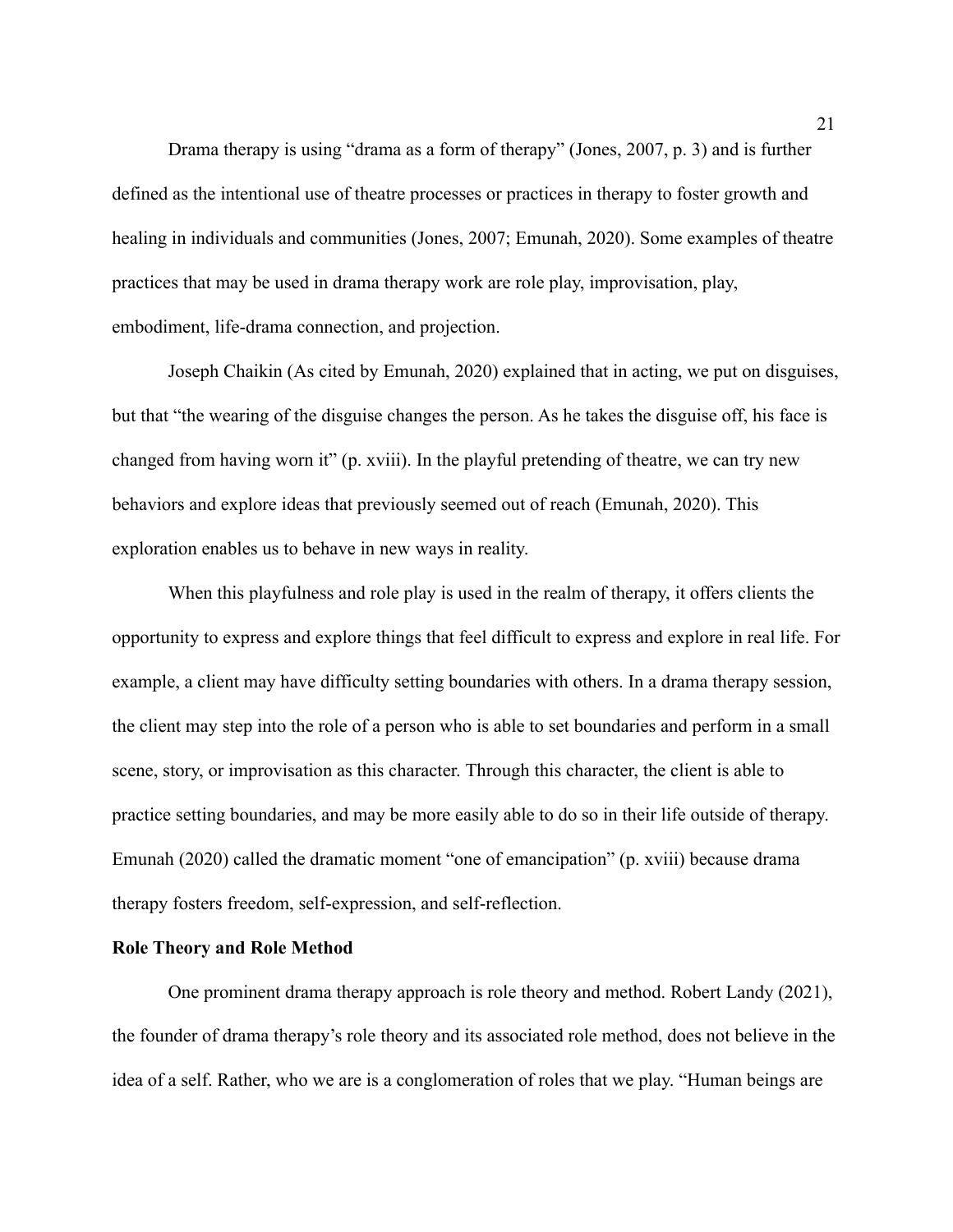role takers and role players by nature" (Ramsden & Landy, 2021, p. 85) and our personalities are a "system of interactive roles" (p. 85). Every individual is required to meet a variety of demands in their life. For example, this writer is a drama therapist in training, an intern, a student, and an employee. In order to function and behave appropriately within each of these external or enacted roles, this writer can potentially access a number of internal roles such as Healer, Listener, Intelligent Person, Worker, Dreamer, and Nurturer.

To conceive his theory, Landy (2021) read numerous plays of Western playwrights and found that throughout history, these stories contained repeated character tropes or roles such as the hero, the villain, or the fool. Using these archetypes, Landy (2021) created a Role Taxonomy, or a fairly extensive list of these archetypal roles. This taxonomy is used as an assessment tool in drama therapy to help clients identify roles they play, and to help the therapist understand which roles the client currently plays and whether these roles are helpful or harmful to the client.

Landy (2007) cited William James, who stated that an unhealthy person is divided and "afraid to let one set of his acquaintances know him as he is elsewhere" (p. 20) while a healthy person can seamlessly switch between many roles on a daily basis like a prison guard who can be "tender to his children" and "stern to the soldiers or prisoners under his control" (p. 21). In other words, a healthy person can switch back and forth between many roles even on a daily basis in order to behave appropriately for the demands of their life. An unhealthy person only plays a limited number of roles in their life and may be stuck or uncomfortable exploring other parts of themselves. In order to achieve this balance in a therapeutic setting, Landy (2007) created an embodied approach called role method.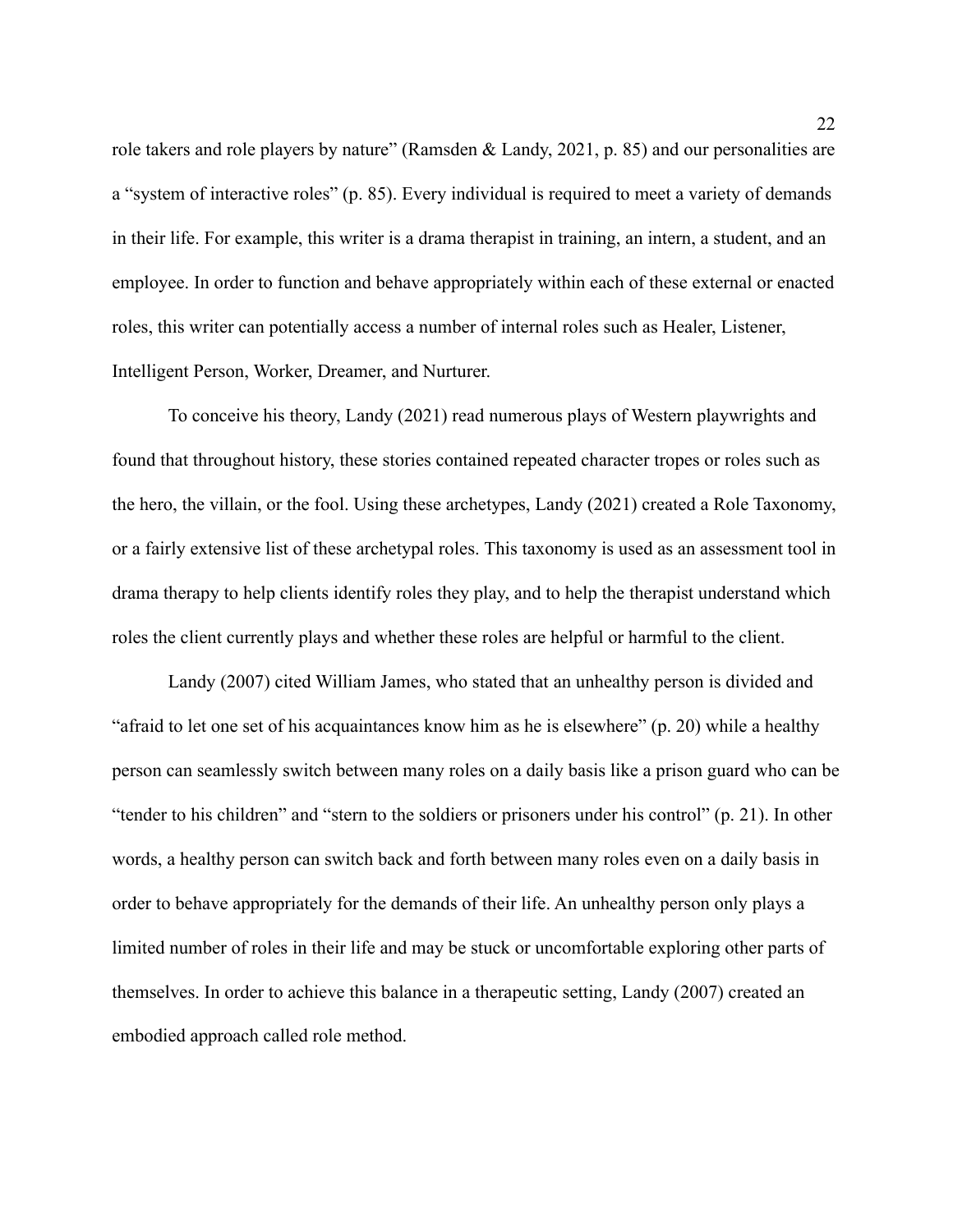The purpose and benefit of role method is "increasing the number of roles that a person can effectively take on and play out, increasing the depth or quality of such roles, and helping the client move more flexibly from one role to another (Meldrum, 1994 as cited by Landy et al., 2003, p. 152). There are two major assessments used with clients using the role taxonomy.

The first is a role card assessment or creating Role Profiles. Clients are given a stack of index cards, each card containing a role in the taxonomy. The client is then asked to think of their life and the many roles they play, and to think of how each of these roles fits into the context of their life. Clients sort the cards into four categories: I Am This, I Am Not This, I Am Not Sure If I Am This, and I Want To Be This (Ramsden & Landy, 2021). The way a client sorts these cards and sees these roles in relation to themselves provides the therapist with information about the client's needs.

The second assessment using the role taxonomy is called Tell-A-Story. Quite simply, the client is asked to tell a story that can be true or fictional and which includes one character. The story can then be used as a vessel to help the client or therapist identify roles that may need exploring further. (Ramsden & Landy, 2021).

After these assessments, the client is encouraged to identify a role they are drawn to or that they need help exploring, possibly because they feel stuck in this role that is no longer serving them, or perhaps because they have a desire to add this role to their repertoire and strengthen it. Role method can then be done in two ways. The first is by walking clients through an eight-step role exploration which includes the client 1) invoking a role or choosing a role, 2) creating a character out of the role by naming it, 3) stepping into the role of this character and exploring the character through a role play exercise, 4) exploring sub-roles and potentially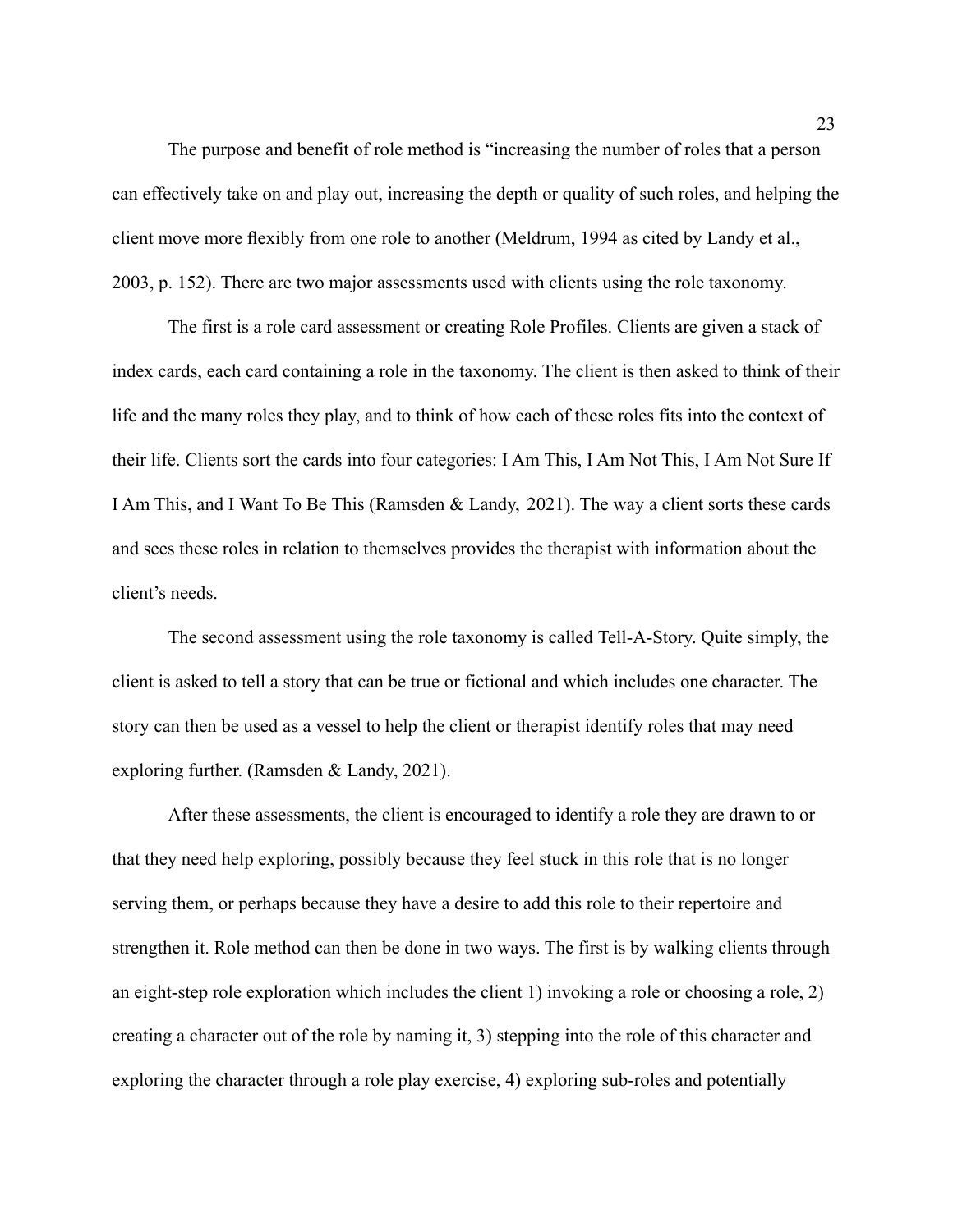identifying guides and counterroles, 5) stepping out of character and reflecting on what has been learned about the role, 6) making a life-drama connection or relating the role to real life, 7) integrating new roles into their internal role system, and 8) modeling a new self-conception in their daily lives (Ramsden & Landy, 2021).

During this eight step role method, the client steps into the role of a character and participates in some sort of scene, performance, improvisation, or even simple interpretive movements as this character. When the client de-roles or steps out of character, they then process the experience (Ramsden & Landy, 2021).

The second way to do role method also allows clients to explore a role. In this approach, clients create a character from the role and place the character into a story in which the four elements of Joseph Campbell's Hero's Journey are then identified: The Hero, The Destination/Goal, The Obstacle, and the Guide. After some playful exploration of this story using theatre processes such as role play and embodiment, the client draws connections between the story and characters they just explored and their own lives (Ramsden & Landy, 2021).

Stepping into another role is described as a "temporary change of identity" (Jones, 2007, p. 205) which "gives permission and alters the experience of self and others in a way which is seen to help bring about difference and change. The experience of being in character can also allow the client to discover things or allow access to repressed issues" (Jones, 2007, p. 205) that the client would not normally have discovered through talk therapy. These discoveries that happen when a client embodies a character or steps into role play are due to the fact that often big events, emotions, and traumas are experienced in the body and stored in the body (Emunah, Butler, & Johnson, 2021; Walker, 2014).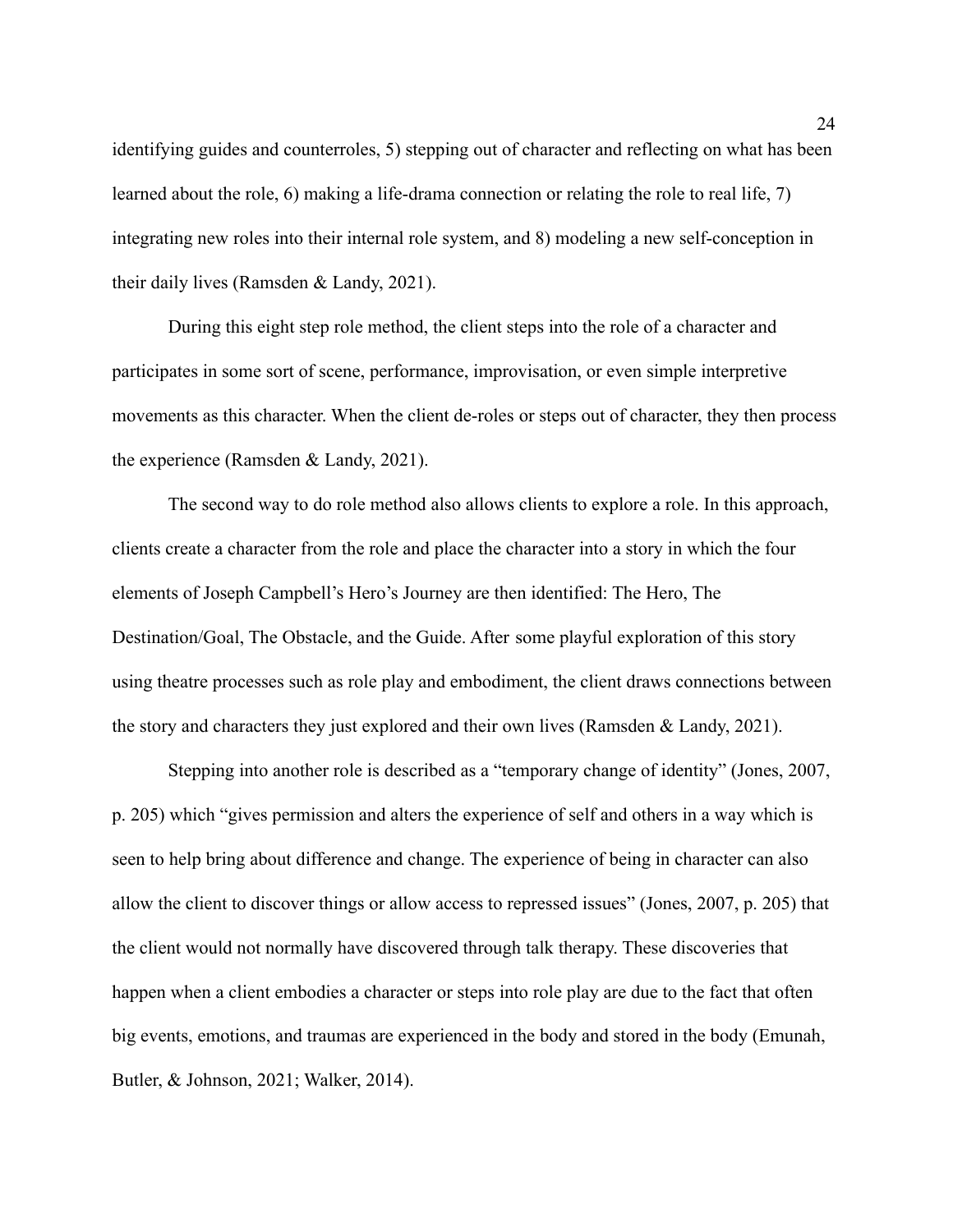One essential part of any role work done with clients is to identify a counterrole for any role being explored. The counterrole is not necessarily the *opposite* of the role, rather whatever role contains "characteristics that are complementary" (Haen & Lee, 2007, p. 50) to the role. The purpose of role method is to "bring balance to the role system, preventing one role dominating to the extent that the others are silenced" (p. 50). An example of a role and counterrole might be the witness and the advocate. If a client sees themselves as a passive witness to many things that happen in their lives, they may find that the counterrole bringing balance to their role system would be an advocate--someone who speaks up and advocates for the needs of others, including the needs of their internal witness. Each role or archetype in the taxonomy can be interpreted in a multitude of ways. For example, to one client the role of warrior might be one of strength and empowerment. For another, the role of warrior might represent someone who has had to fight their whole lives and take care of themselves, and therefore may have difficulty asking for help or relying on others. Because every role will have a different meaning for different people, there is no right or wrong counterrole.

As Landy (2021) does not believe in the concept of a self, the proposal to use his role method to address a topic so distinctly related to the idea of a self presents a paradox. This paradox, however, is more a question of semantics, as Landy (2021) conceded that there is something *like* a self, but it is an internal role called the guide. This guide functions like a personality and helps us navigate back and forth between the many roles we must play throughout our lives, especially the roles and their counterroles. Furthermore, role theory functions off the idea that human behavior is motivated by the need to react to and live with the many paradoxes and contradictions of life (Ramsden & Landy, 2021).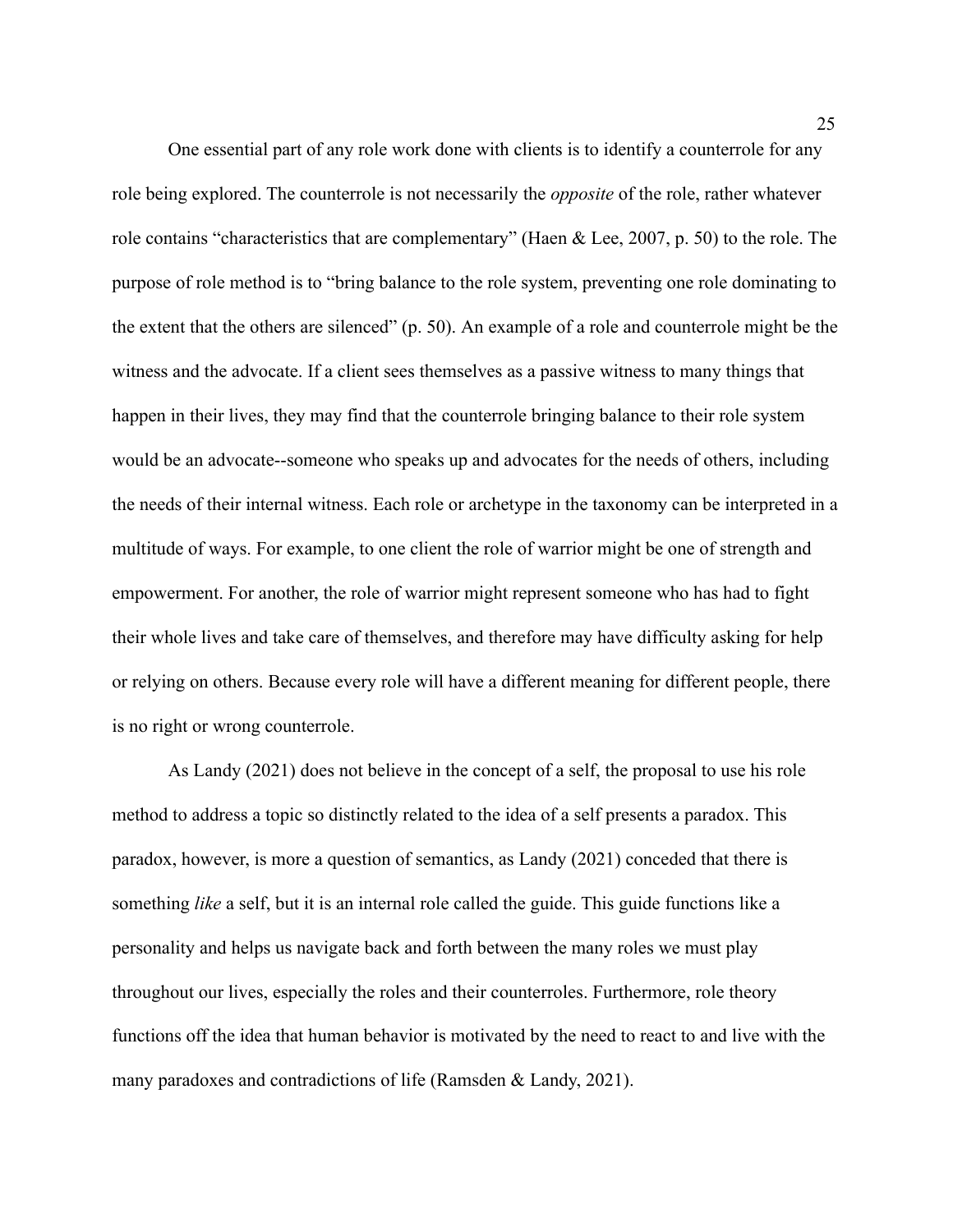#### **Limitations**

A limitation of this thesis is that the focus of much of the research that has been conducted on self-silencing thus far is about the experience of cisgender women. As a result, the experience of transgender women has not been sufficiently addressed in this thesis. The experiences of transgender women are important to discuss in the context of sexism and self-silencing. There is need for further research on self-silencing in the transgender community, and this topic deserves further attention and focus.

#### **Discussion**

This thesis defined self-silencing as the repression of emotions, restriction of self-expression, and showing concern for others over the self as a result of societal ideals and expectations imposed on a person because of gender. Self-silencing often results in depression (Ali & Toner, 2001; Jack, 1993; Jack & Ali, 2012) and a divided self (Jack, 1993; Jack & Ali, 2012). Self-silencing occurs in relation to others, which is why it was particularly relevant to explore it in the context of Relational Cultural Theory (RCT) and attachment theory, both theories positing that the development of a self happens in relation to other people. When attachment theory and role theory are used together, "they can deepen the exploration of the self, addressing how and why certain roles are learned and evoked" (Haen & Lee, 2007, p. 50).

Attachment forms as infants synchronize "their immature physiological systems, such as the nervous system, with the more advanced systems of adults" (Haen & Lee, 2007, pp. 46-47). Many of the issues that lead to insecure attachment, self-silencing, and depression are developed in infancy and early childhood when communication primarily occurs through gesture and movement (Haen & Lee, 2007). Because attachment forms in a physiological way, this author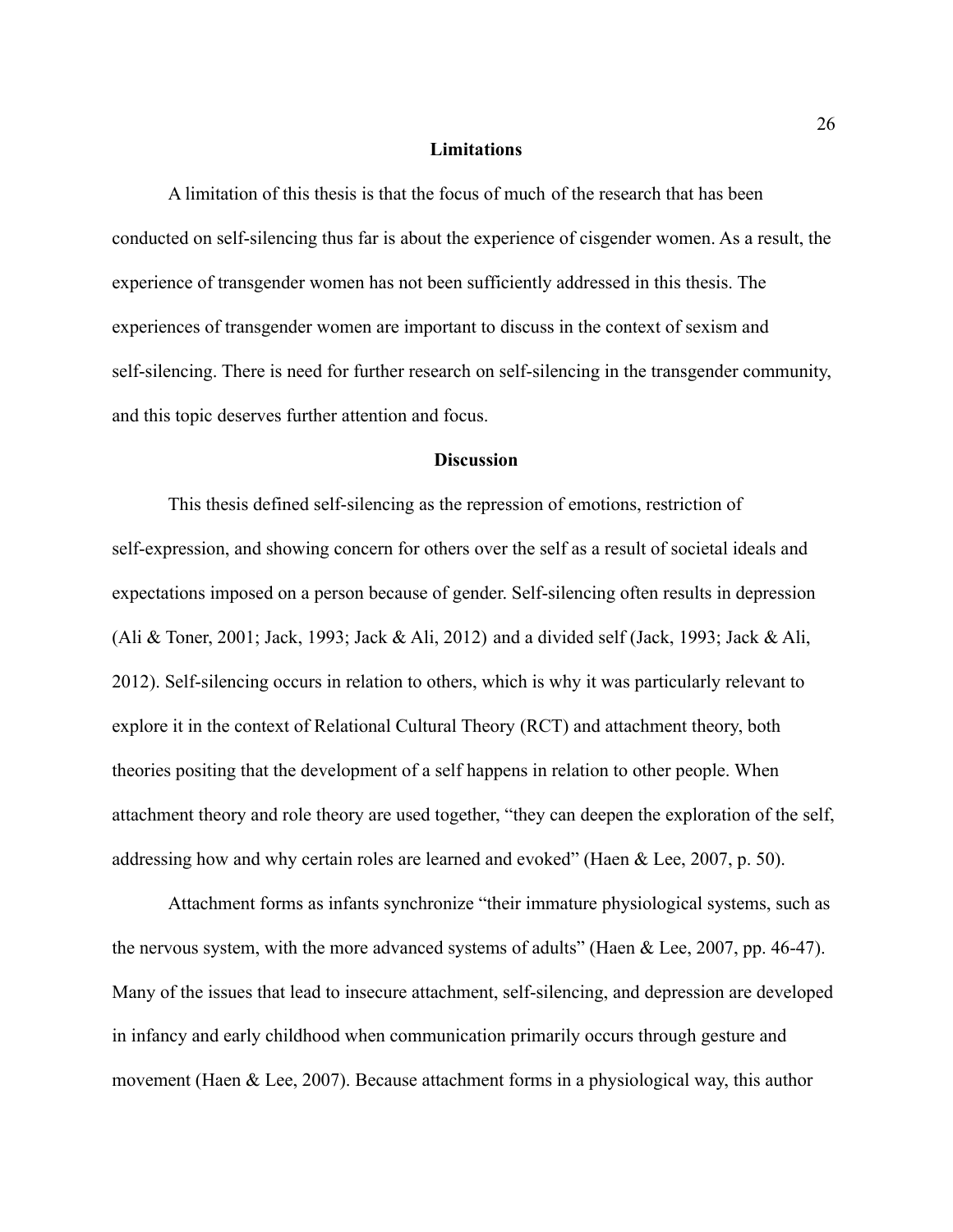believes it is helpful to address issues of attachment and resulting self-silencing behaviors using an embodied practice. Drama therapy, with its focus on embodiment and role play, would enable women to access information stored in their bodies that they may not be cognitively aware of. Physical embodiment of roles using Landy's (2021) role method allows clients a chance to experience a "temporary change of identity" which can "allow the client to discover things or allow access to repressed issues" (Jones, 2007, p. 205).

While there is no current research published using drama therapy specifically with self-silencing, drama therapy is proven to be efficacious when working with trauma and mental health issues like depression (Bucuță, Dima, & Testoni, 2018; Emunah, Butler, & Johnson, 2021). Because self-silencing causes mental health issues like depression (Ali & Toner, 2001; Jack, 1993; Jack & Ali, 2012), it stands to reason that drama therapy might help women address mental health concerns caused by self-silencing. This author proposes that the use of role method in a group or individual therapy setting would help women develop strong internal roles to help them in moments when they would normally self-silence. Because self-silencing behaviors often develop as a result of patriarchal values and in relation to men (Bucuță, Dima, & Testoni, 2018; Jack, 1993; Jack & Ali, 2012), this author strongly suggests that this group or individual therapy work be done by a female drama therapist.

Landy et al. (2003) stated that the best way for clients to achieve balance in their personal role repertoires is for them to develop counterroles to any problematic roles they may be playing. If women's internal roles are judging them for not being what they feel they *should* be, then it stands to reason that women also have some internal roles they can access or develop which can protect, strengthen, or help them overcome instincts to self-silence.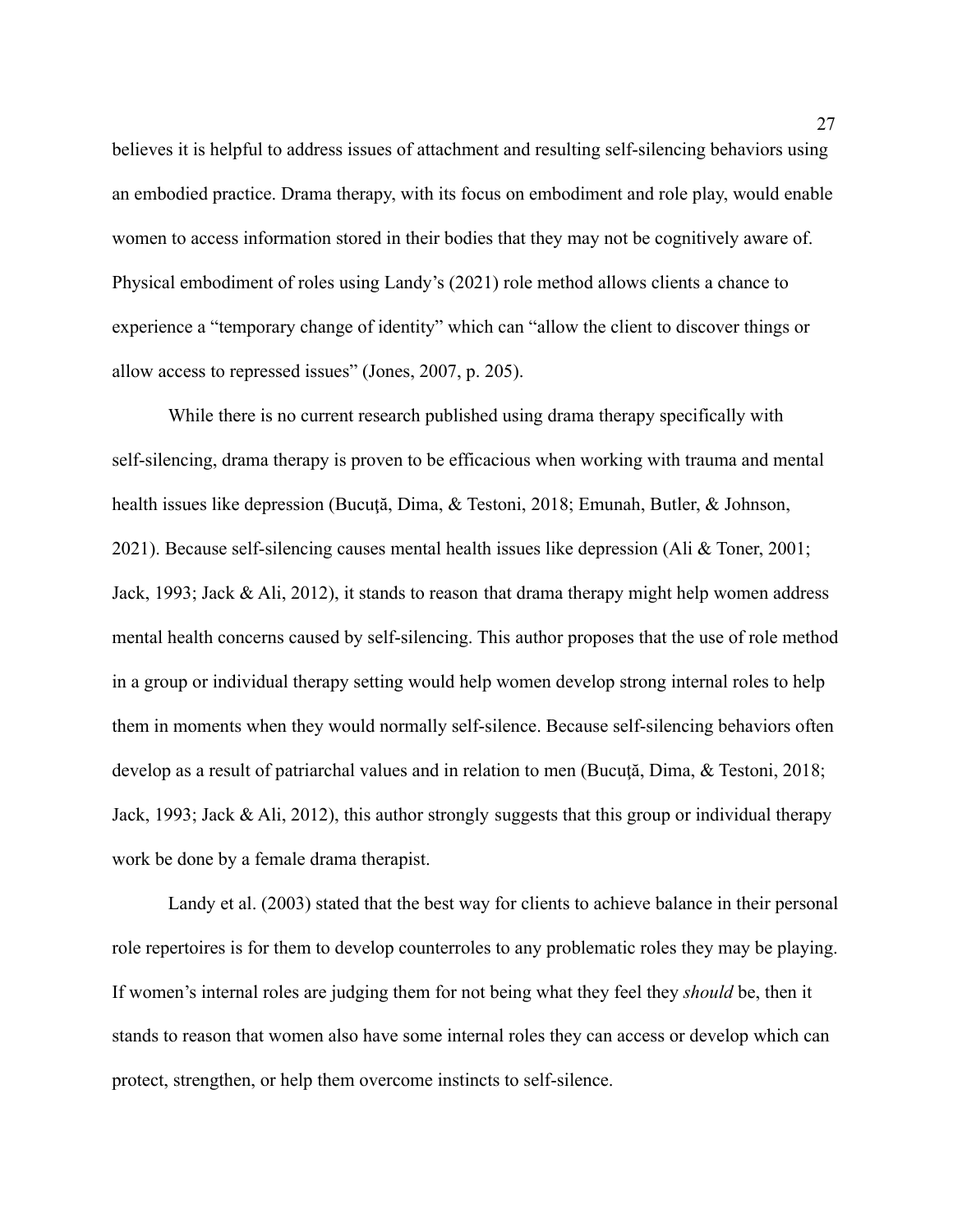This writer suggests that to address self-silencing in female clients, a female drama therapist guides women in a group or individual therapy setting to identify what roles make up who they are using a role card assessment, which Ramsden & Landy (2021) explained can help clients reflect on roles they are currently playing. Once clients have reflected on these roles, they could be prompted to choose a role they need to explore, particularly one that may be related to their self-silencing behaviors. The client could then be guided to do an embodied exploration of that role using the eight-part role method or the hero's journey four-part role method, which are strong and proven ways to flesh out roles, develop counterroles, and make life-drama connections that women can take with them into their lives outside of therapy (Ramsden & Landy, 2021).

The literature reflects the potential strength of using role theory and role method to disrupt self-silencing in women. However, Bucută, Dima, & Testoni (2018) believed that "any social program that hopes to change the current situation must first change the cultural premises and associated stereotypes" (p. 2). Emunah, Butler, and Johnson (2021) stated that in the field of drama therapy, it is essential to work with "everyone to understand and address privilege and power, ensure cultural humility, decolonize our practices, combat racial injustice, and build authentic ally-ships" (p. 33). While women can find balance in their role systems and disrupt their own internal stereotypes about themselves through role method work, this author acknowledges that further work must be done to disrupt the systems that perpetuate oppression against women and all marginalized groups. This author proposes that one step in disrupting this oppression within the field of drama therapy is to expand the role taxonomy to be more inclusive.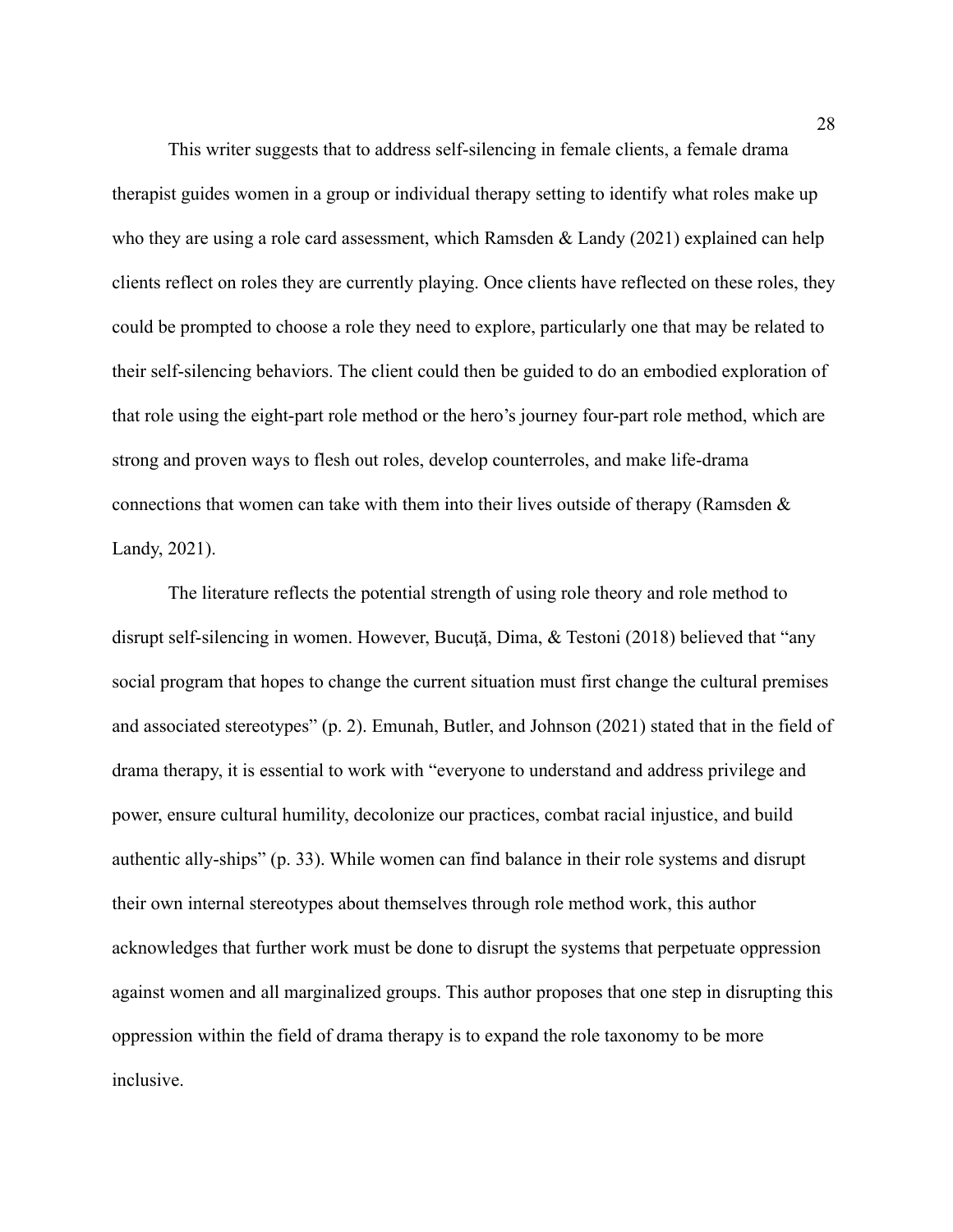Landy's (1993) taxonomy, theory, and method were developed by a white, cis, straight man based on predominantly western stories and therefore have cultural, racial, and gender gaps that make it unrelatable or not inclusive for all clients. While an expansion of the original role taxonomy called the Black American Role Taxonomy (BART) is in development (NYU Steinhardt, 2021), this expansion remains unpublished. Other expansions have been suggested such as a queer expansion which was explored in a capstone thesis (Truax, 2020).

There is a need for further taxonomies to be developed by members of marginalized groups themselves to include roles that they feel reflect them and their experiences. This author suggests that to develop a role taxonomy that is more inclusive of the experience of women and that could provide insight into roles that may be related to self-silencing, a group of female drama therapists could work together to identify roles that are self-silenced or related to self-silencing such as the over-eye, the good woman, or the silenced one.

The repressive practice of self-silencing causes real damage to women's mental health. In order to address self-silencing behaviors, clients can explore their internal roles through role method, identifying roles they feel stuck in or which are causing harm, depression, or distress. Through role method work, clients can identify counterroles to these harmful roles that are related to their self-silencing. Expansion of the role taxonomy to be more inclusive of all marginalized groups is an essential future step in the progress of the field of drama therapy, and a step that will specifically benefit women as they seek to disrupt their own self-silencing behaviors.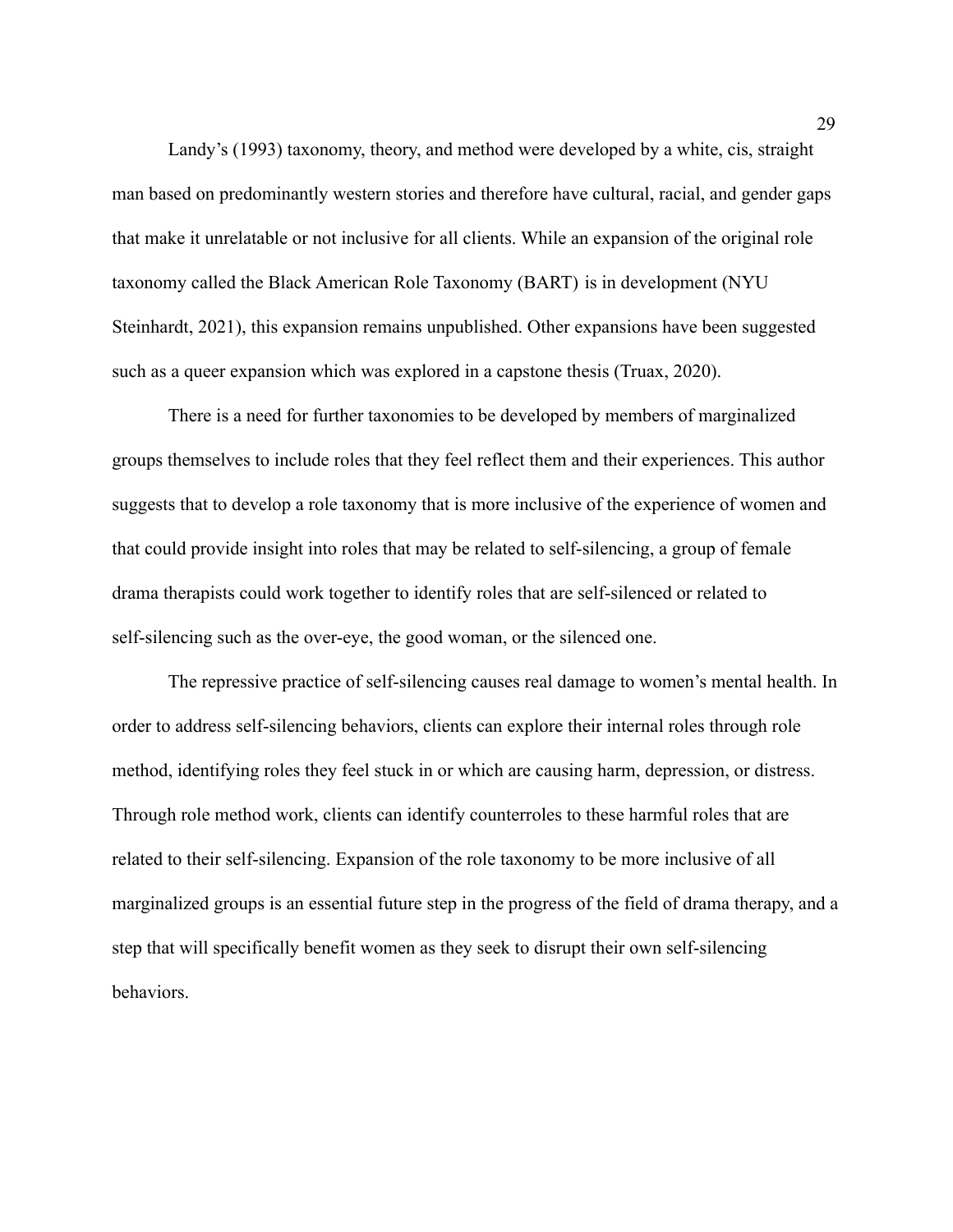#### **References**

- Ali, A., Toner, B. (2001). Symptoms of depression among caribbean women and caribbean-canadian women: an investigation of self-silencing and domains of meaning. *Psychology of Women Quarterly,* 25(3), 175-180. doi:10.1111/1471-6402.00019
- Atwood, M. (1993). *The robber bride*. Doubleday.
- Bogar, S., Ganos, E., Hoormann, K., Bub-Standal, C., & Beyer, K. M. (2016). Raising rural women's voices: from self-silencing to self-expression. *Journal of women & aging, 29*(6), 515-529. doi:10.1080/08952841.2016.1256732
- Brennan, J. M., Dunham, K. J., Bowlen, M., Davis, K., Ji, G., & Cochran, B. N. (2020). Inconcealable: a cognitive–behavioral model of concealment of gender and sexual identity and associations with physical and mental health. *Psychology of sexual orientation and gender diversity.* Advance online publication. doi:10.1037/sgd0000424
- Brown, A. C. (2021). *I'm still here: black dignity in a world made for whiteness*. Virago Press Ltd.
- Bucuță, M. D., Dima, G., & Testoni, I. (2018). "When you thought that there is no one and nothing": the value of psychodrama in working with abused women. *Frontiers in psychology*, 9. https://doi.org/10.3389/fpsyg.2018.01518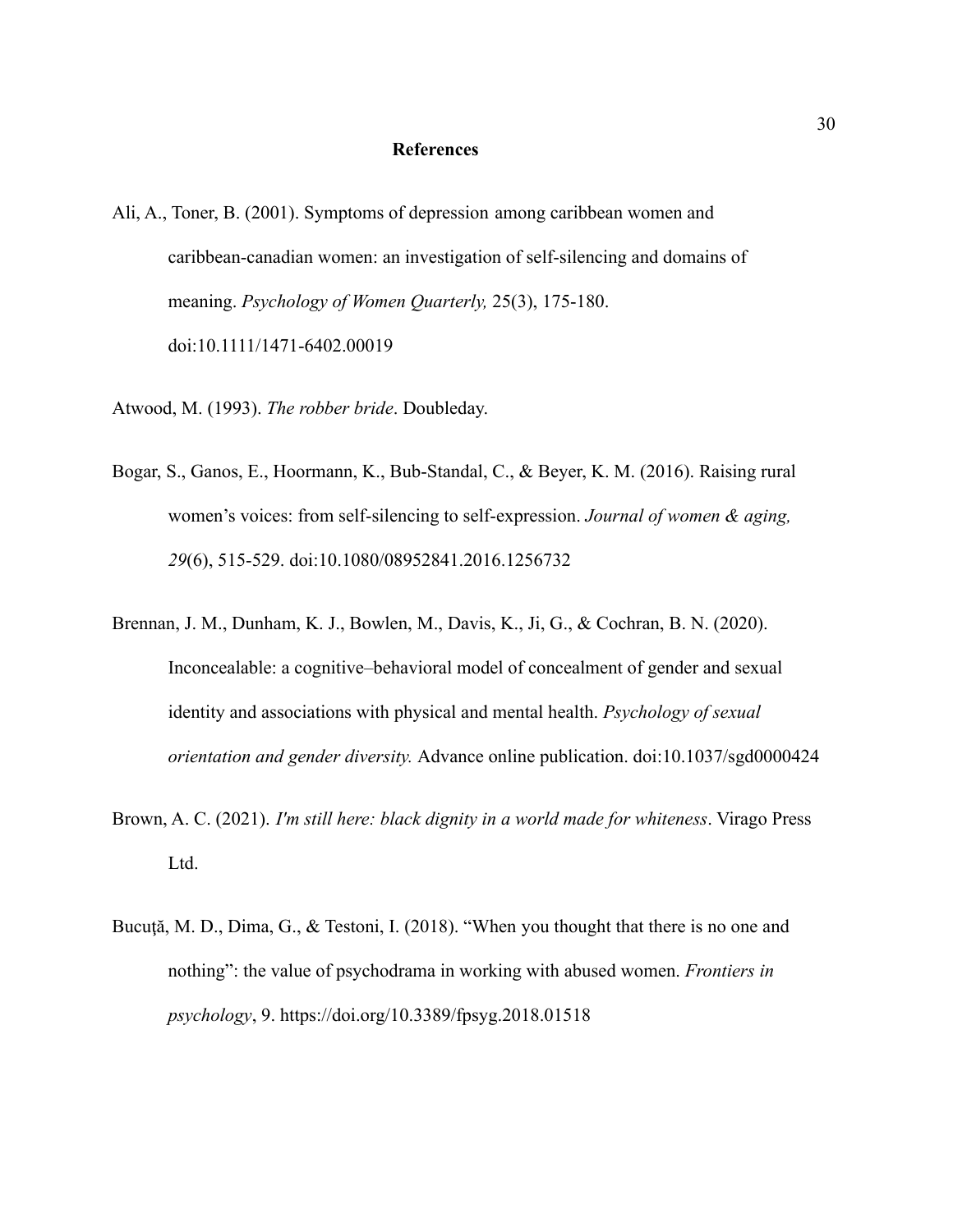- Cassidy, J., & Berlin, L. J. (1994). The insecure/ambivalent pattern of attachment: theory and research. *Child development*, 65(4), 971–991. https://doi.org/10.2307/1131298
- Elaheh, F., Nor, M. M. Abbas, G. B., Nader, A. E., & Nasrin, M. (2018). Five decades of scientific development on "attachment theory": trends and future landscape. *Pertanika journal of social sciences & humanities*, 26(3), 2145–2160.
- Emran, A., Iqbal, N., & Dar, I. A. (2020). 'Silencing the self' and women's mental health problems: A narrative review. *Asian journal of psychiatry*, 53, 1-12. https://doi.org/10.1016/j.ajp.2020.102197
- Emunah, R. (2020). Acting for real: drama therapy process, technique, and performance. Routledge.
- Emunah, R., Butler, J. D., & Johnson, D. R. (2021). The current state of the field of drama therapy. In R. Emunah & D.R. Johnson (Eds.), *Current approaches in drama therapy* (3rd ed., pp. 22-36). Charles C Thomas, Publisher, Ltd.
- Farmer, L. B., Robbins, C. K., Keith, J. L., & Mabry, C. J. (2020). Transgender and gender-expansive students' experiences of genderism at women's colleges and universities. *Journal of diversity in higher education*, 13(2), 146–157. https://doi.org/10.1037/dhe0000129
- Haen, C., & Lee, K. (2017). Placing landy and bowlby in dialogue: role and distancing theories through the lens of attachment. *Drama therapy review*, *3*(1), 45-62. doi:10.1386/dtr.3.1.45\_1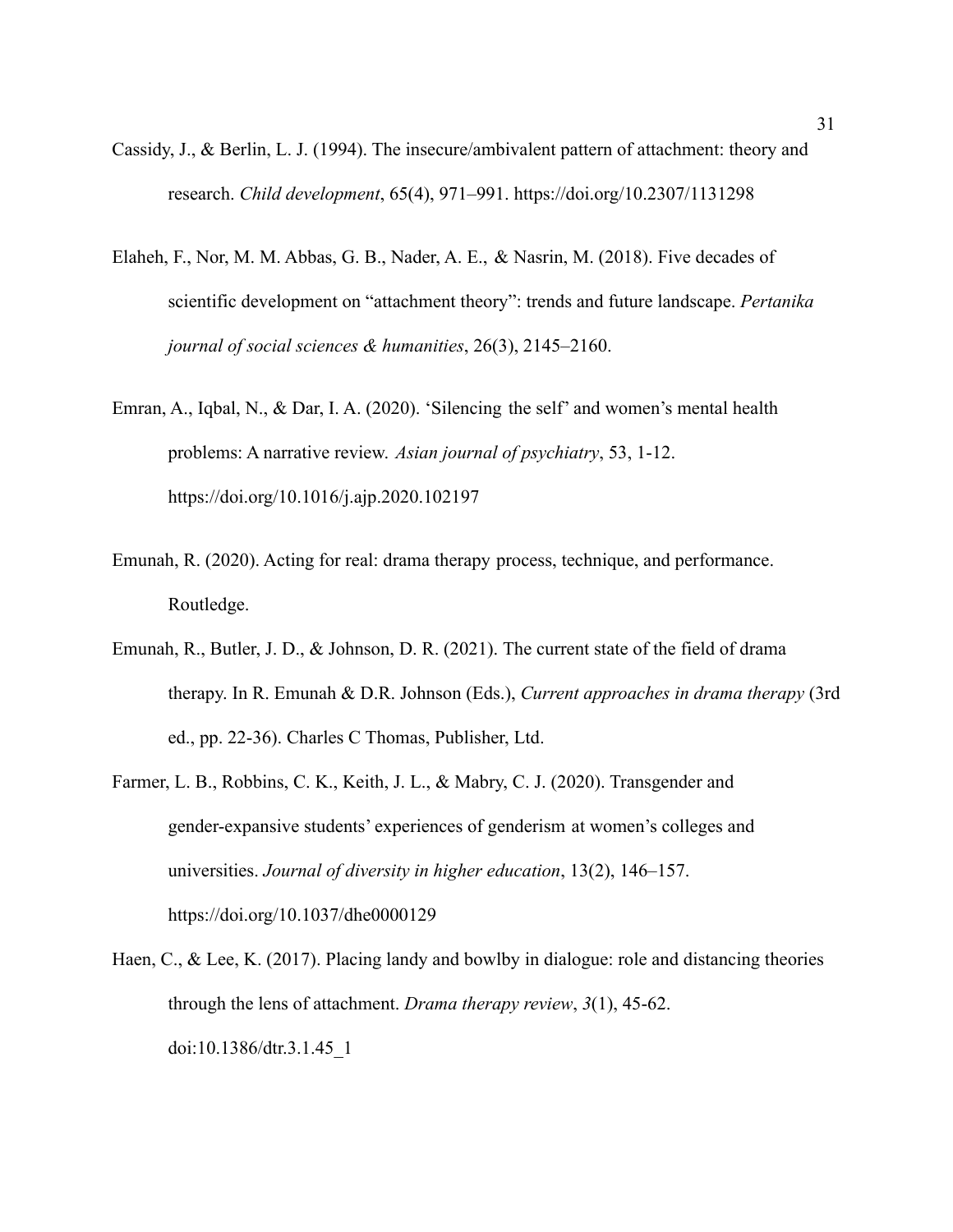Health, D. (2021). *Complete health indicator report of sexual violence*. IBIS. https://ibis.health.utah.gov/ibisph-view/indicator/complete\_profile/Rape.html

- Heim, C., Plotsky, P. M., & Nemeroff, C. B. (2004). Importance of studying the contributions of early adverse experience to neurobiological findings in depression. *Neuropsychopharmacology*, 29(4), 641-648. doi:10.1038/sj.npp.1300397
- Hurst, R. J., & Beesley, D. (2012). Perceived sexism, self-silencing, and psychological distress in college women. *Sex roles*, 68(5-6), 311–320. https://doi.org/10.1007/s11199-012-0253-0
- Jack, D. C. (1993). *Silencing the self: women and depression*. HarperPerennial.
- Jack, D. C., & Ali, A. (2012). Introduction: culture, self-silencing, and depression: a contextual relational perspective. In *Silencing the self across cultures: depression and gender in the social world* (pp. 3–17). Oxford University Press.
- Jones, P. (2007). *Drama as therapy*. Hove: Routledge.
- Landy, R. (2007). *Persona and performance the meaning of role in drama, therapy, and everyday life*. Kingsley.
- Landy, R., Luck, B., Conner, E., & McMullian, S. (2003). Role profiles: a drama therapy assessment instrument. *Arts in psychotherapy,* 30(3), 151-161. doi.org/10.1016/S0197-4556(03)00048-0.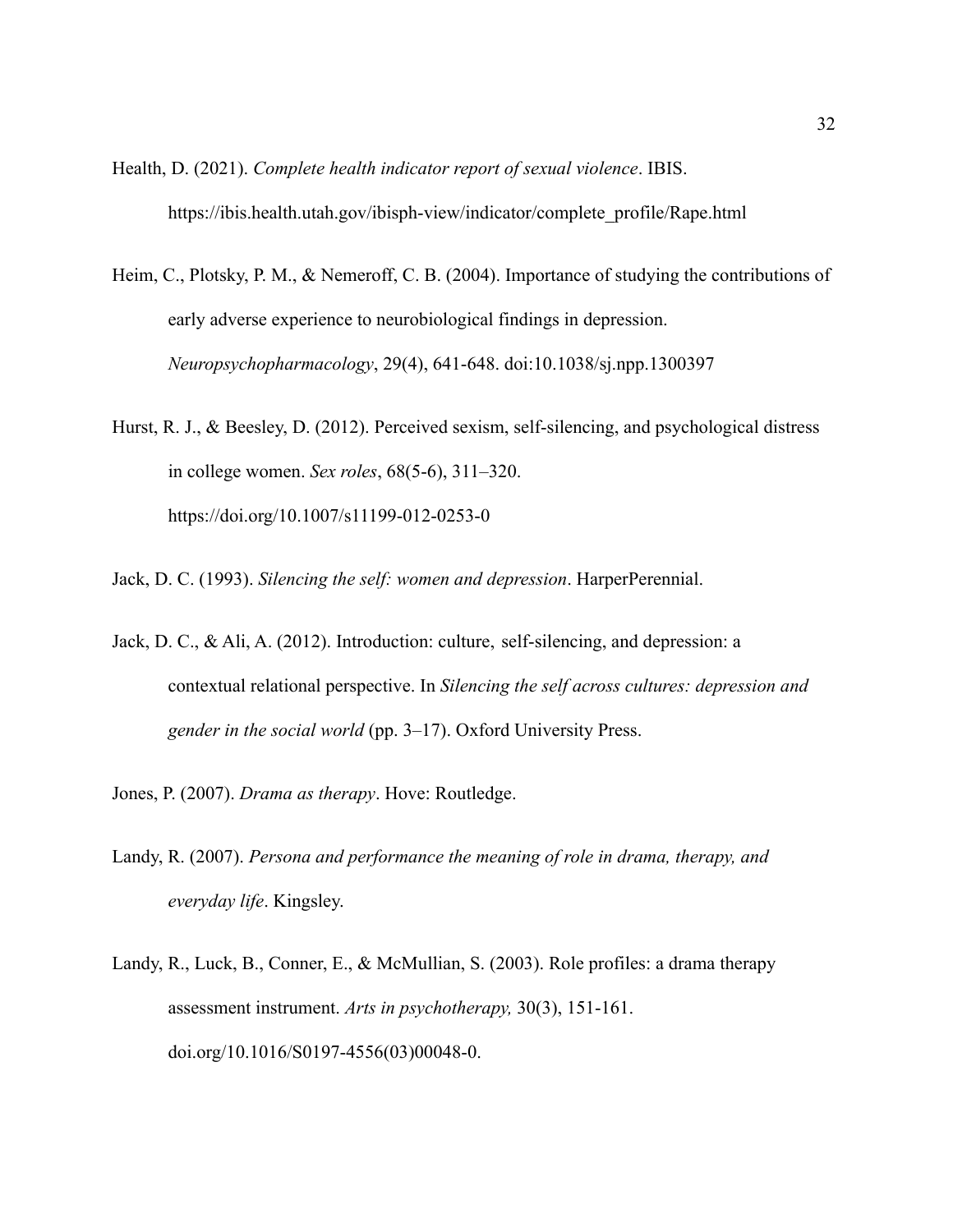- Ramsden, E., & Landy, R. (2021). Role theory and the role method of drama therapy. In R. Emunah & D.R. Johnson (Eds.), *Current approaches in drama therapy* (3rd ed., pp. 82-98). Charles C Thomas, Publisher, Ltd.
- Maji, S., & Dixit, S. (2020). Exploring self-silencing in workplace relationships: a qualitative study of female software engineers. *The qualitative report*, 6(6), 1505-1525. https://nsuworks.nova.edu/tqr/vol25/iss6/6
- Mir, S., & Sarroub, L. K. (2019). Islamophobia in US education. *The routledge international handbook of islamophobia*, 298–309. https://doi.org/10.4324/9781351135559-25
- NYU Steinhardt. (2021). *Adam D-F. Stevens.* NYU Steinhardt. https://steinhardt.nyu.edu/people/adam-d-f-stevens.
- Remen, A. L., Chambless, D. L., & Rodebaugh, T. L. (2002). Gender differences in the construct validity of the silencing the self scale. *Psychology of women quarterly*, 26, 151–159. doi:10.1111/ 1471–6402.00053
- Truax, A. (2020). The queer expansion of role theory: a drama therapy intervention with LGBTQ+ adults. DigitalCommons@Lesley.
- Walker, P. (2014). *Complex PTSD: From surviving to thriving*. CreateSpace.
- Zietlow, A. L., Nonnenmacher, N., Reck, C., Mueller, M., Herpertz, S., Neukel, C., Fuchs, A., Bermpohl, F., Fuehrer, D., Kluczniok, D., Attar, C., Jaite, C., Dittrich, K., & Boedeker, K. (2017). Early life maltreatment but not lifetime depression predicts insecure attachment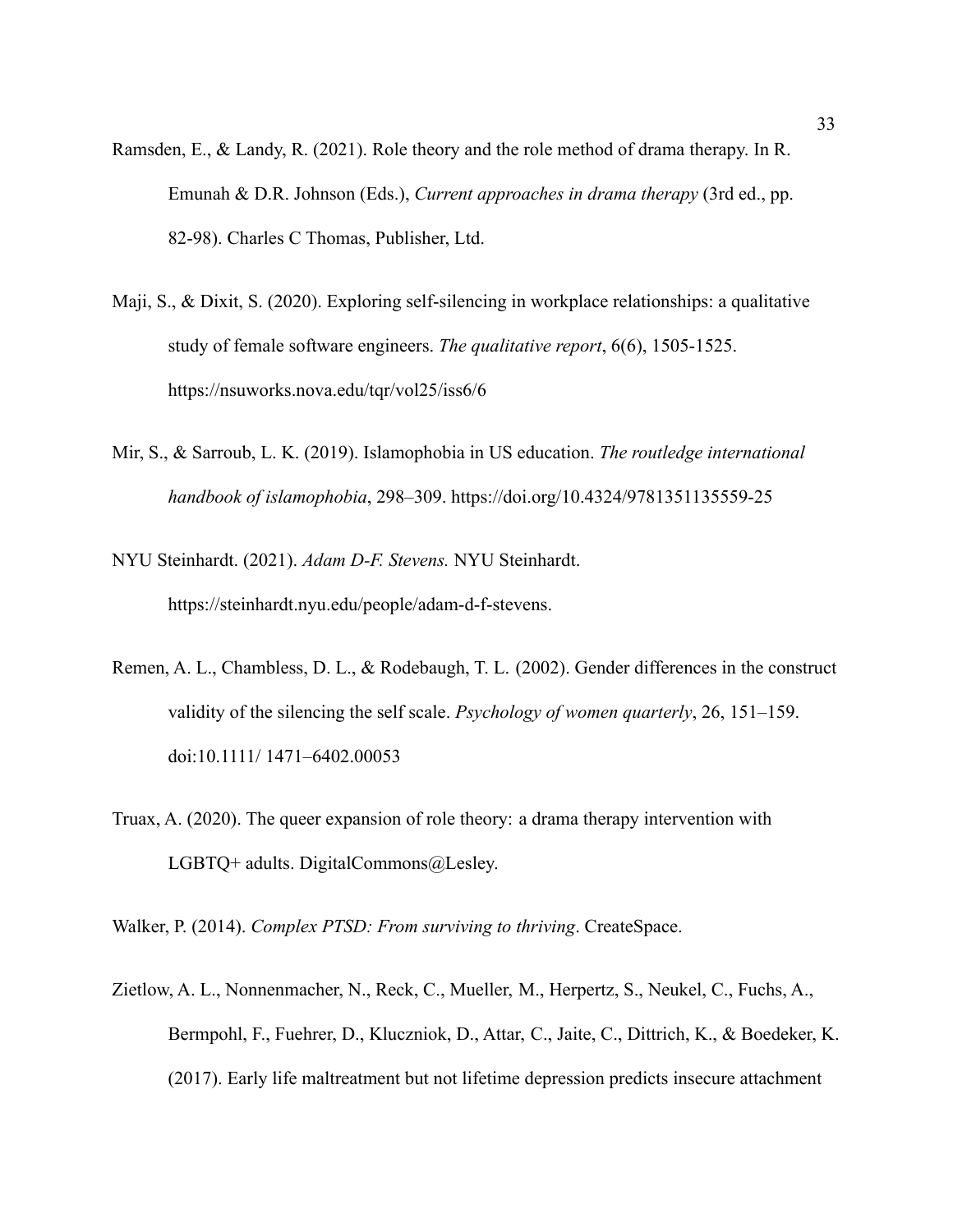in women. *Archives of women's mental health*, 20(4), 477–486.

https://doi.org/10.1007/s00737-017-0731-z